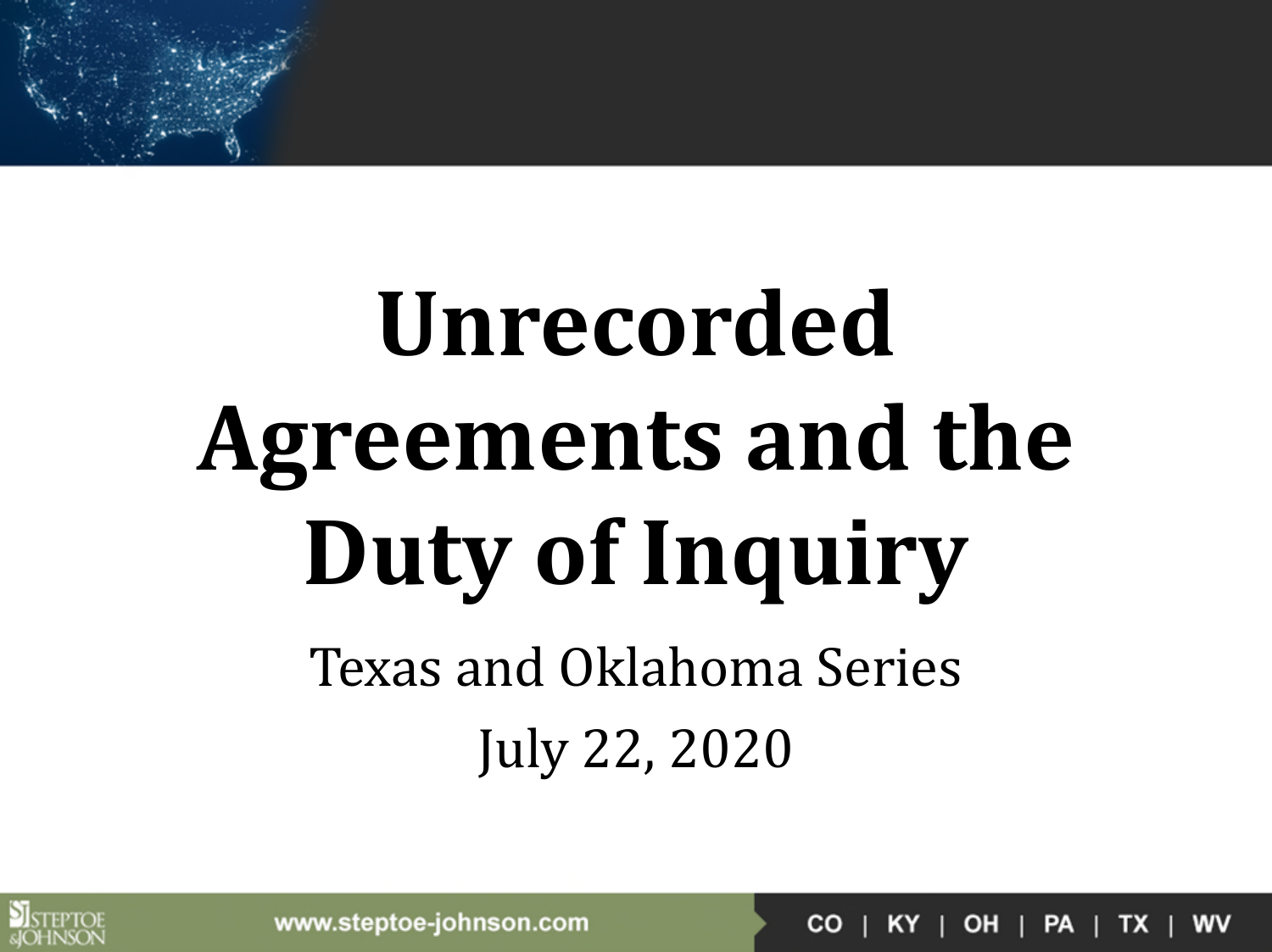#### Firm Disclaimer

**These materials are public information and have been prepared solely for educational purposes. These materials reflect only the personal views of the authors and are not individualized legal advice. It is understood that each case is fact-specific, and that the appropriate solution in any case will vary. Therefore, these materials may or may not be relevant to any particular situation. Thus, the authors and Steptoe & Johnson PLLC cannot be bound either philosophically or as representatives of their various present and future clients to the comments expressed in these materials. The presentation** of these materials does not establish any form of attorney**client relationship with the authors or Steptoe & Johnson PLLC. While every attempt was made to ensure that these materials are accurate, errors or omissions may be contained therein, for which any liability is disclaimed.**



 $CO$  | KY | OH | PA | TX | **WV**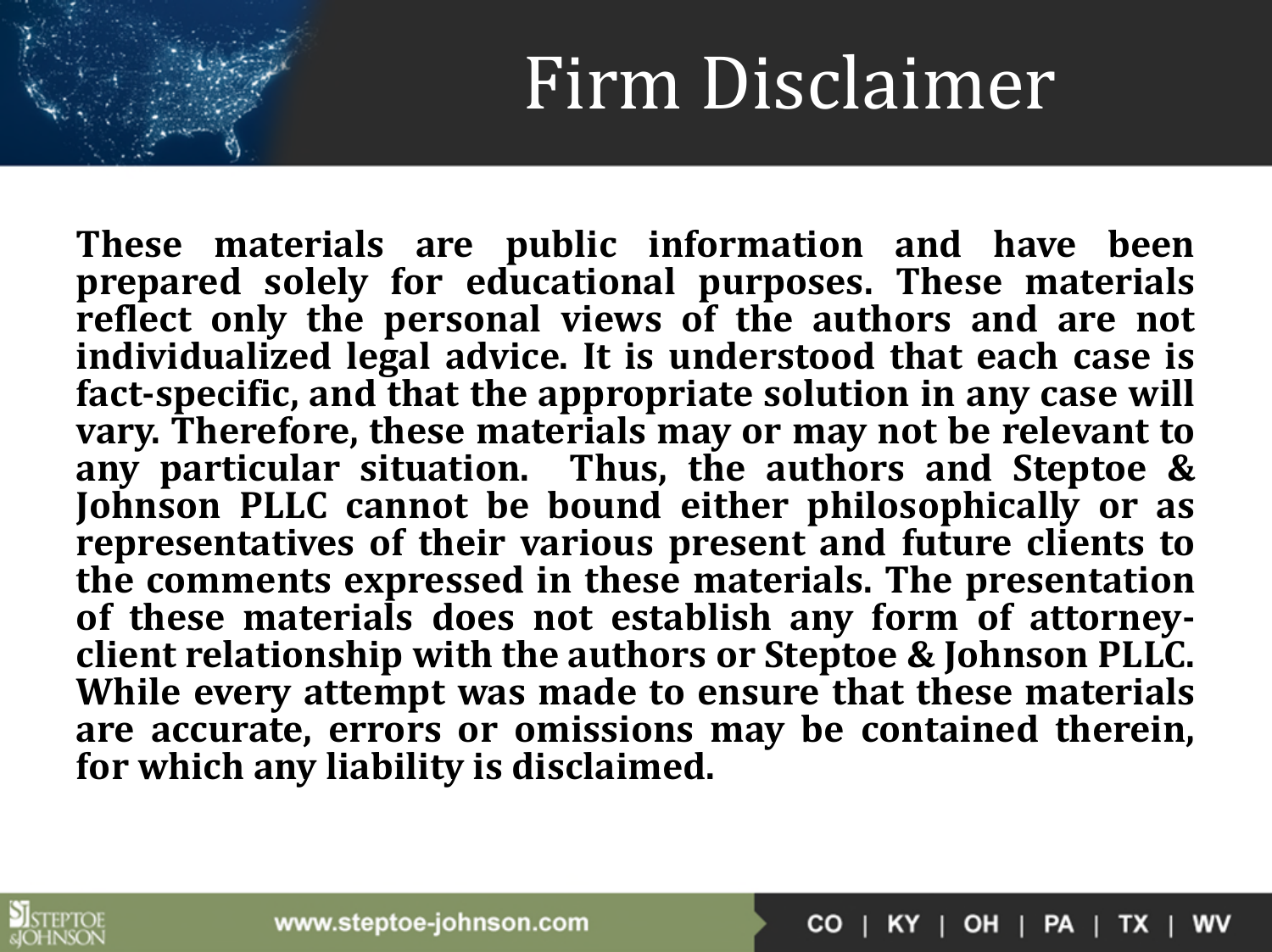### The Unrecorded Agreement

#### Road Map

- What are the different types of notice?
- What is an unrecorded agreement?
- What is the examiner's duty to learn more about the unrecorded agreement?
- Why do the terms of an unrecorded agreement matter?



 $CO$  | KY | OH | PA | TX **WV**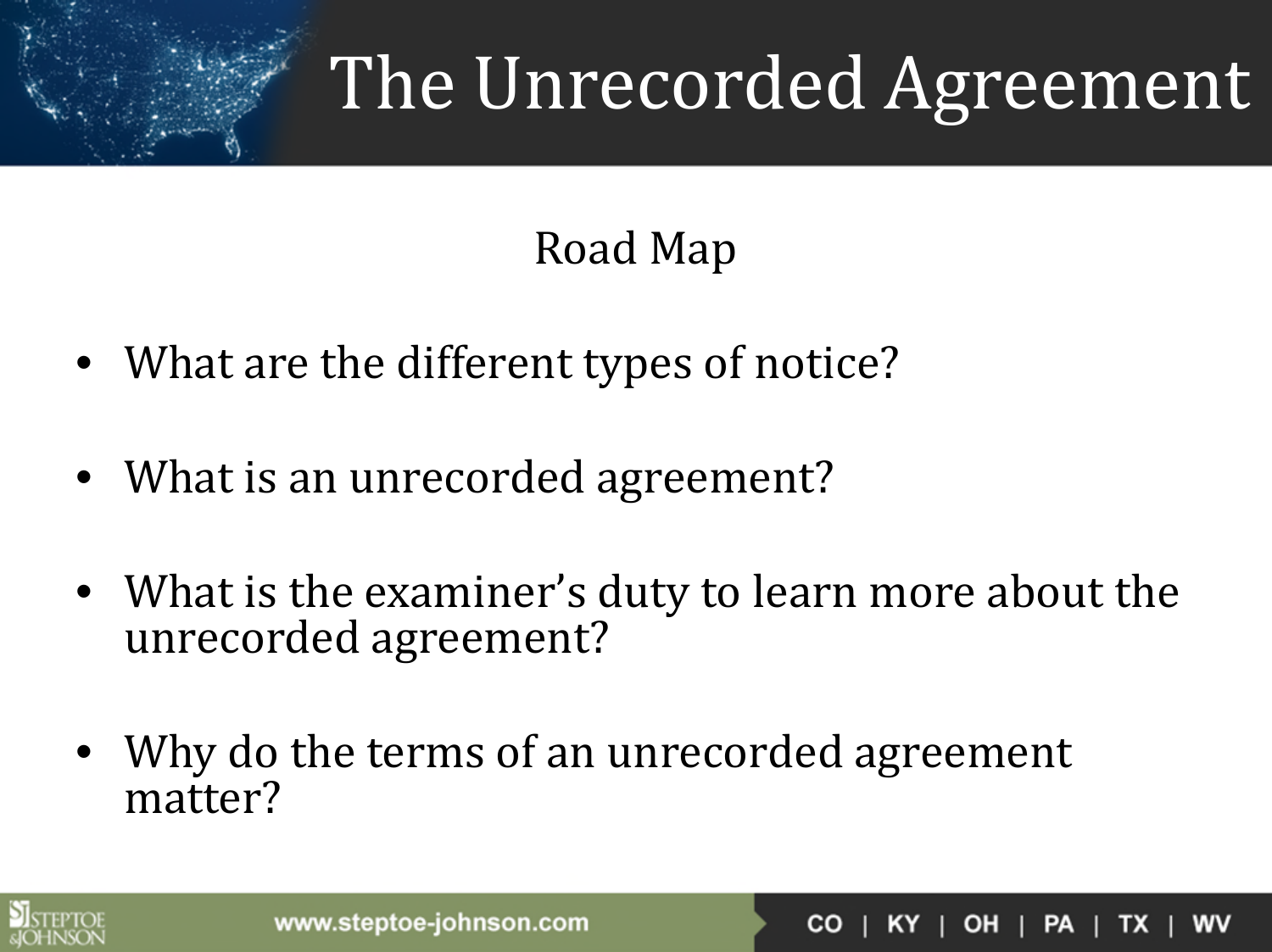## Conveying Real Property

- To effectively convey an interest in real property:
	- Complies with Statute of Frauds
		- Instrument in writing
		- Executed
		- Properly IDs land conveyed
	- Must be delivered during lifetime of grantor
- If all of the above, then grantor cannot divest the grantee of the interest in that instrument\* \*This rule has been modified

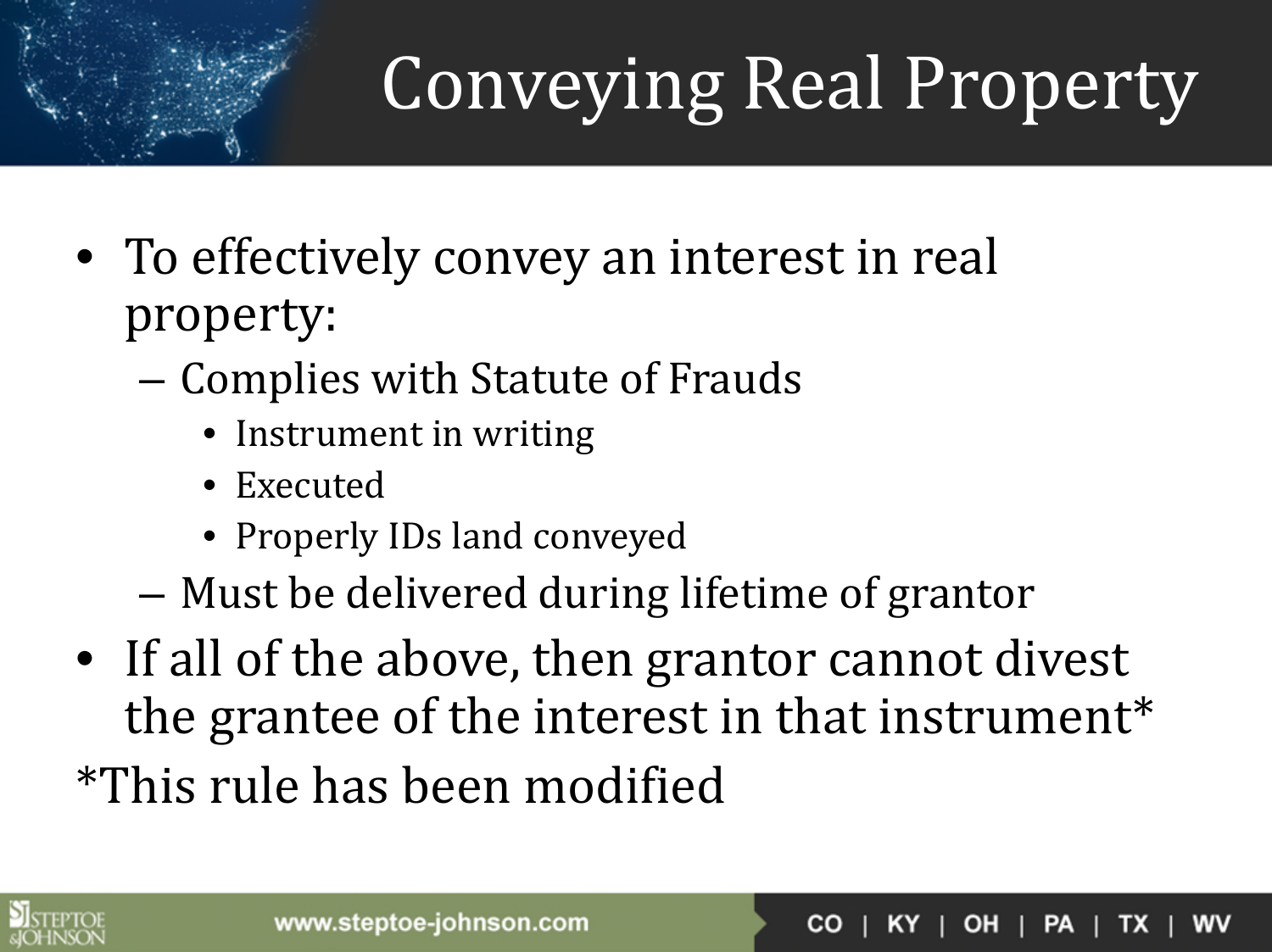- Under common law, first in time, first in right
- Texas enacted the Recording Act (1836)
	- A grantor could divest the first grantee in favor of the second grantee if the second grantee had no notice of the prior conveyance and paid valuable consideration
	- This protects bona fide purchasers without notice

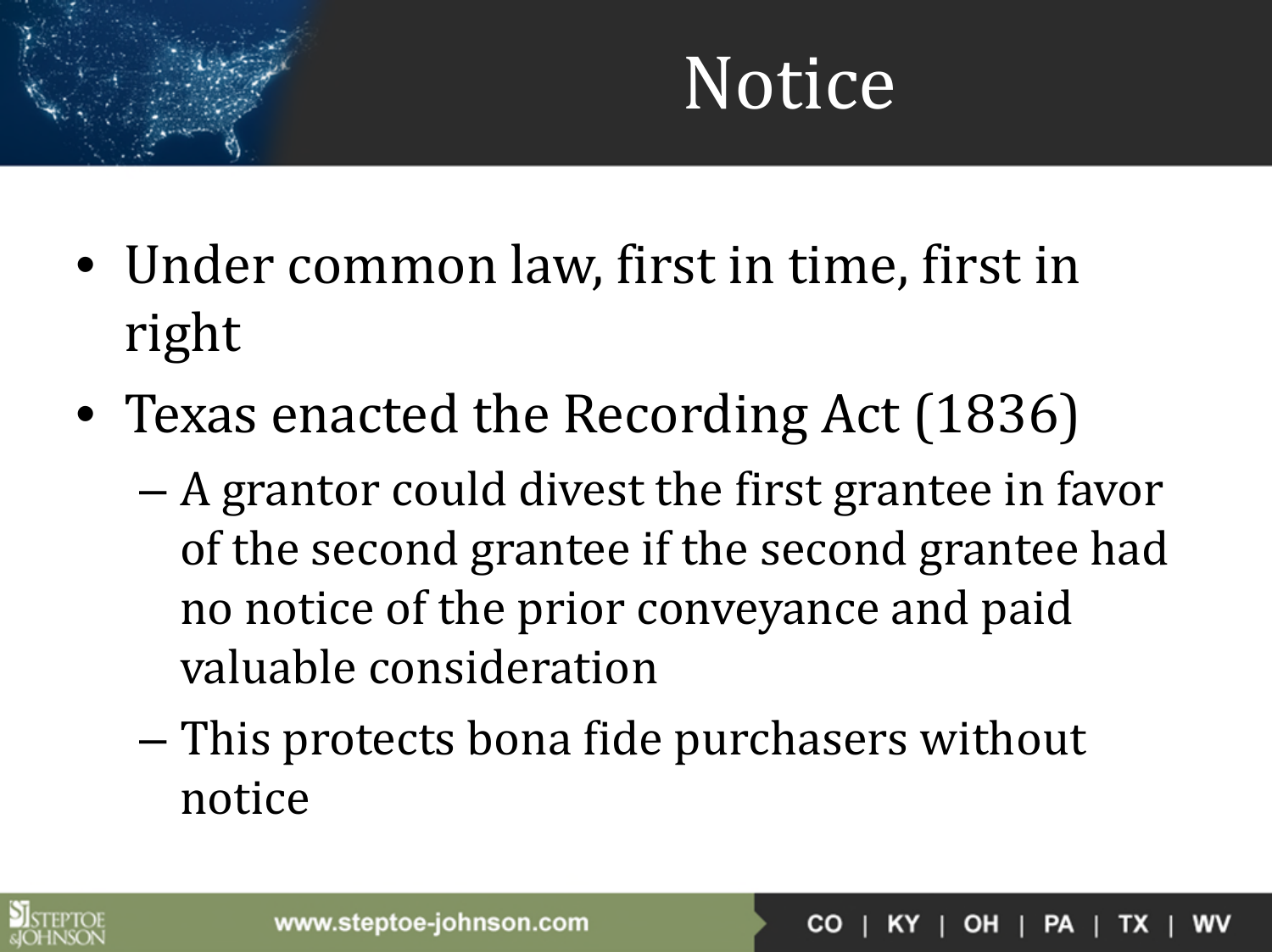- 3 types of recording statutes = Race, Race-Notice and Notice
	- Race: if junior grantee records first, she wins (even if she had notice of prior conveyance)
	- Race-Notice: junior grantee must not have notice and must also file first
- Texas' Recording Statute = Pure Notice Statute

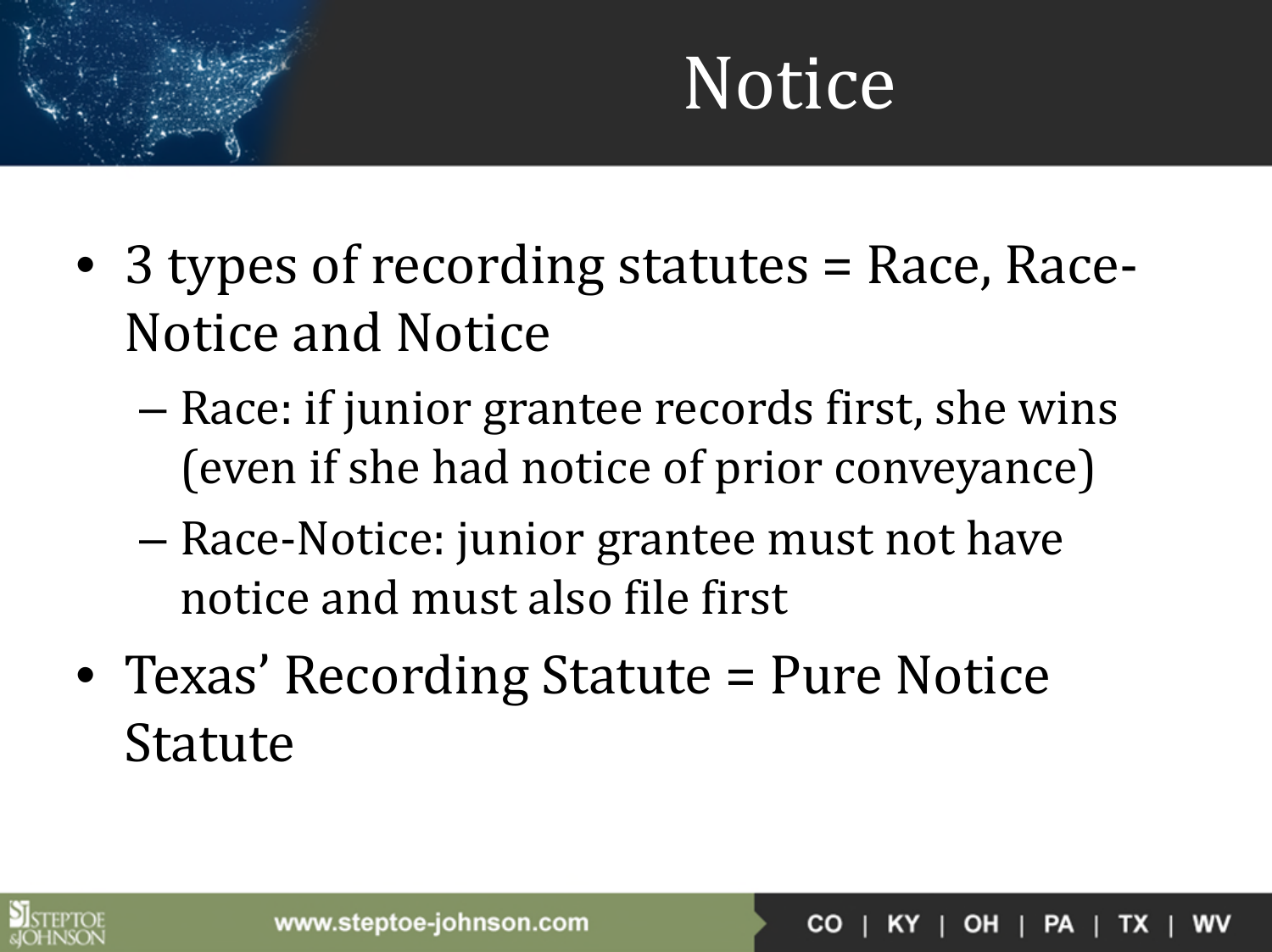- Pure Notice Rule
	- A conveyance is void as to a subsequent purchaser for valuable consideration without notice unless the instrument has been acknowledged, sworn to or proved and filed for record
	- An unrecorded instrument is binding on subsequent purchasers who do not pay valuable consideration or who have notice
	- This does not require an instrument to be recorded to be effective



 $OH$  | PA | **CO** TX.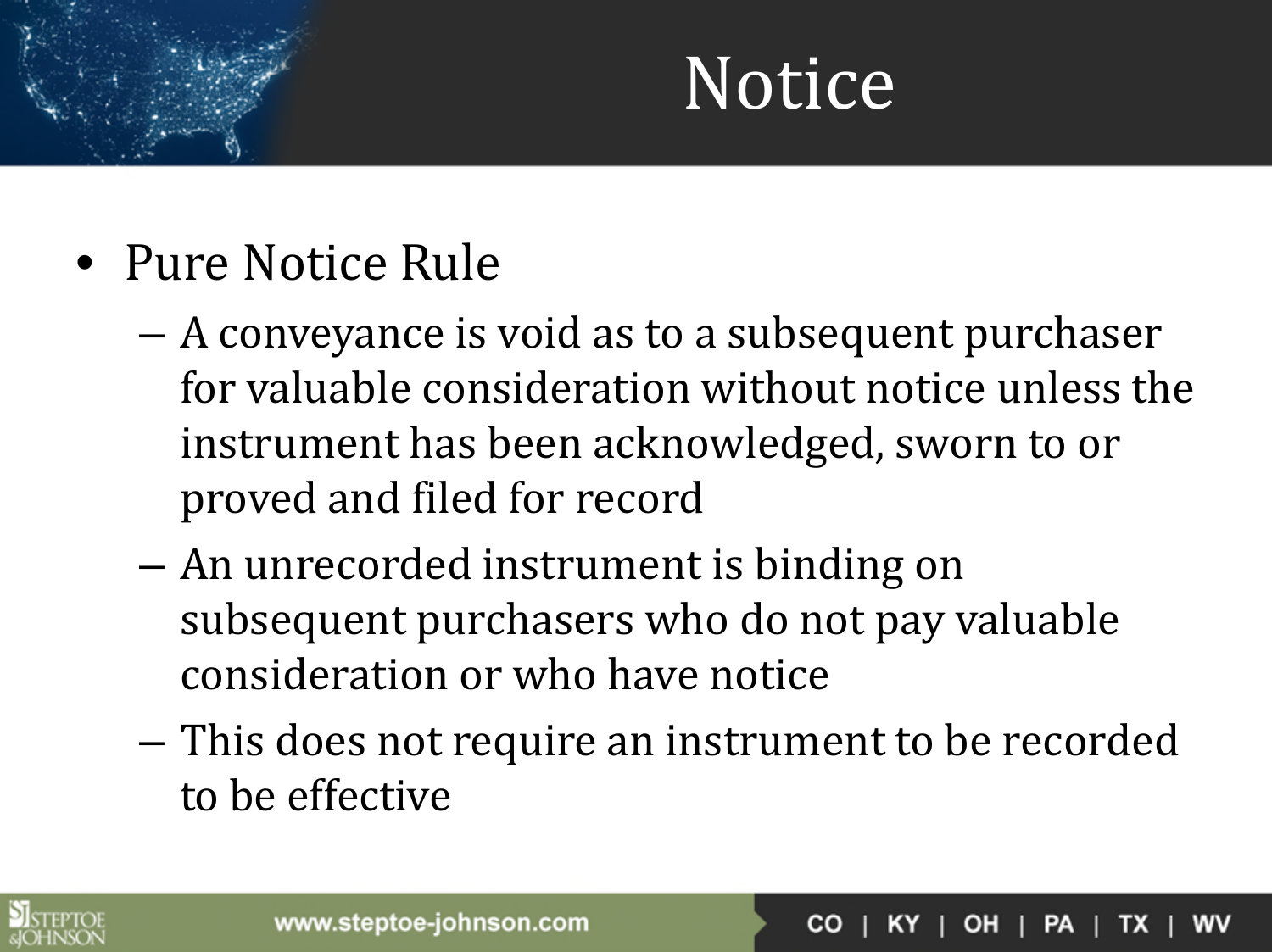$|OH|PA|$ 

**WV** 

TX .

 $CO<sub>1</sub>$ 

KY .

A bona fide purchaser is a purchaser for valuable consideration without notice

So, how does a subsequent purchaser get "notice"?

- Constructive Notice
- Actual Notice
- Inquiry Notice

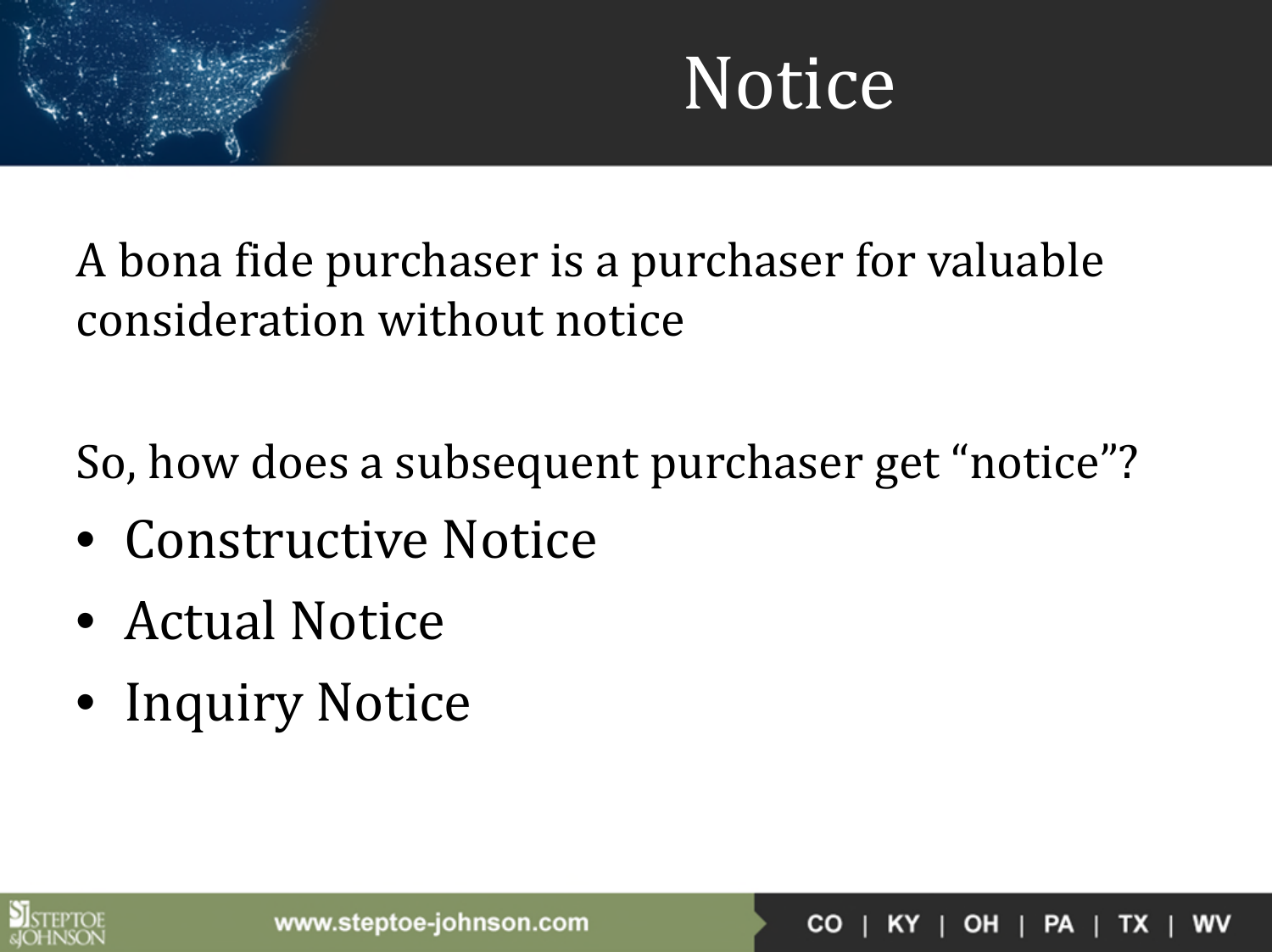

#### Recording – Constructive Notice

- Constructive notice is not knowledge
- Filing of record provides "constructive notice"
- A conveyance is void as to a subsequent purchaser for valuable consideration without notice unless it has been filed of record
- An instrument is filed when deposited with the county clerk
	- Even if it isn't properly indexed
	- Even if the record is destroyed

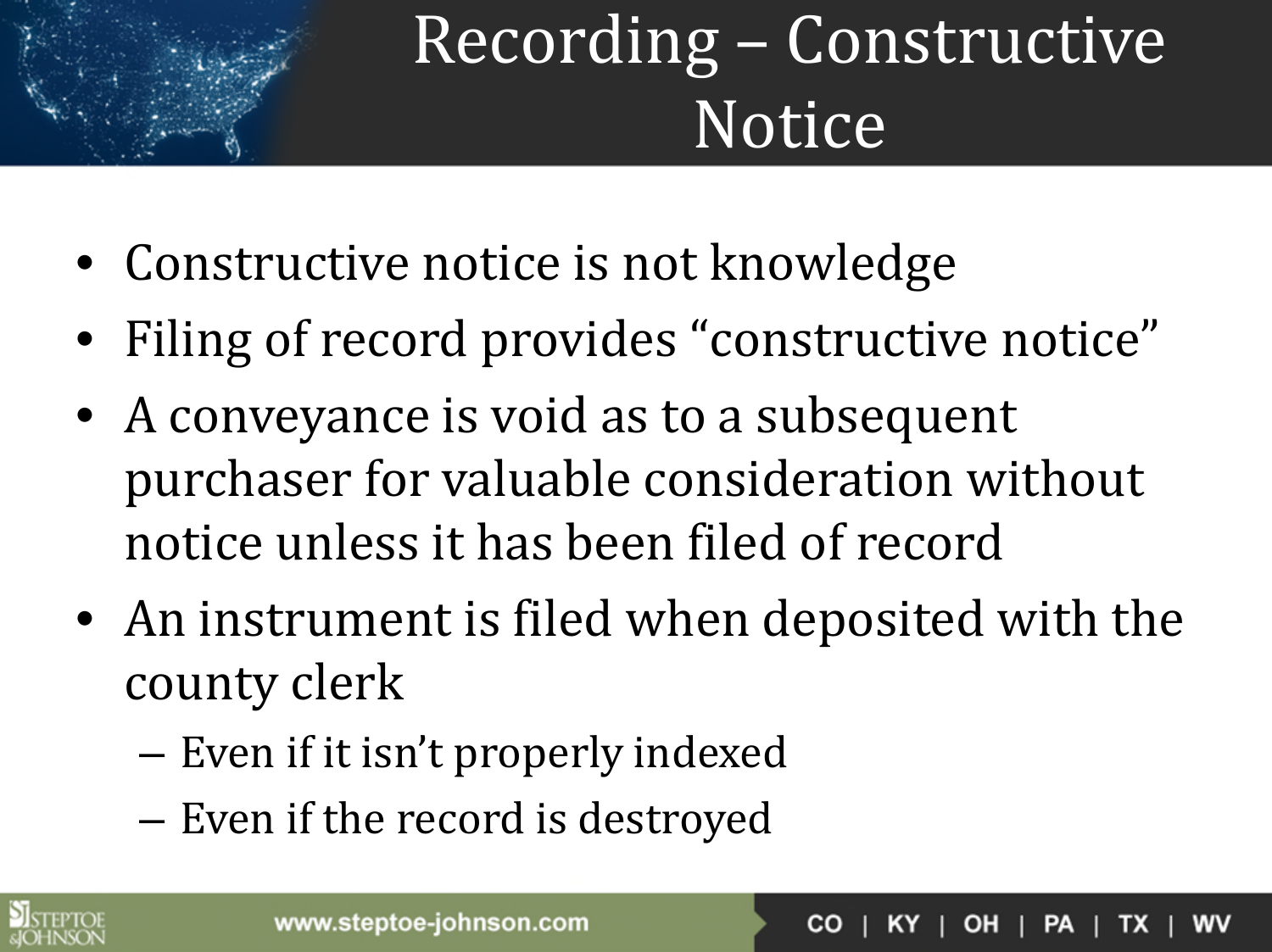

#### Recording – Constructive Notice

- If an instrument in the chain of title is properly filed it provides notice of its own existence
- A party claiming under a properly filed instrument does not have to verify the clerk recorded it
- There is no duty to run the deed records to acquire notice of the instrument
- If it's improperly filed, the subsequent purchaser does not have constructive notice, but if she finds it, she has actual notice

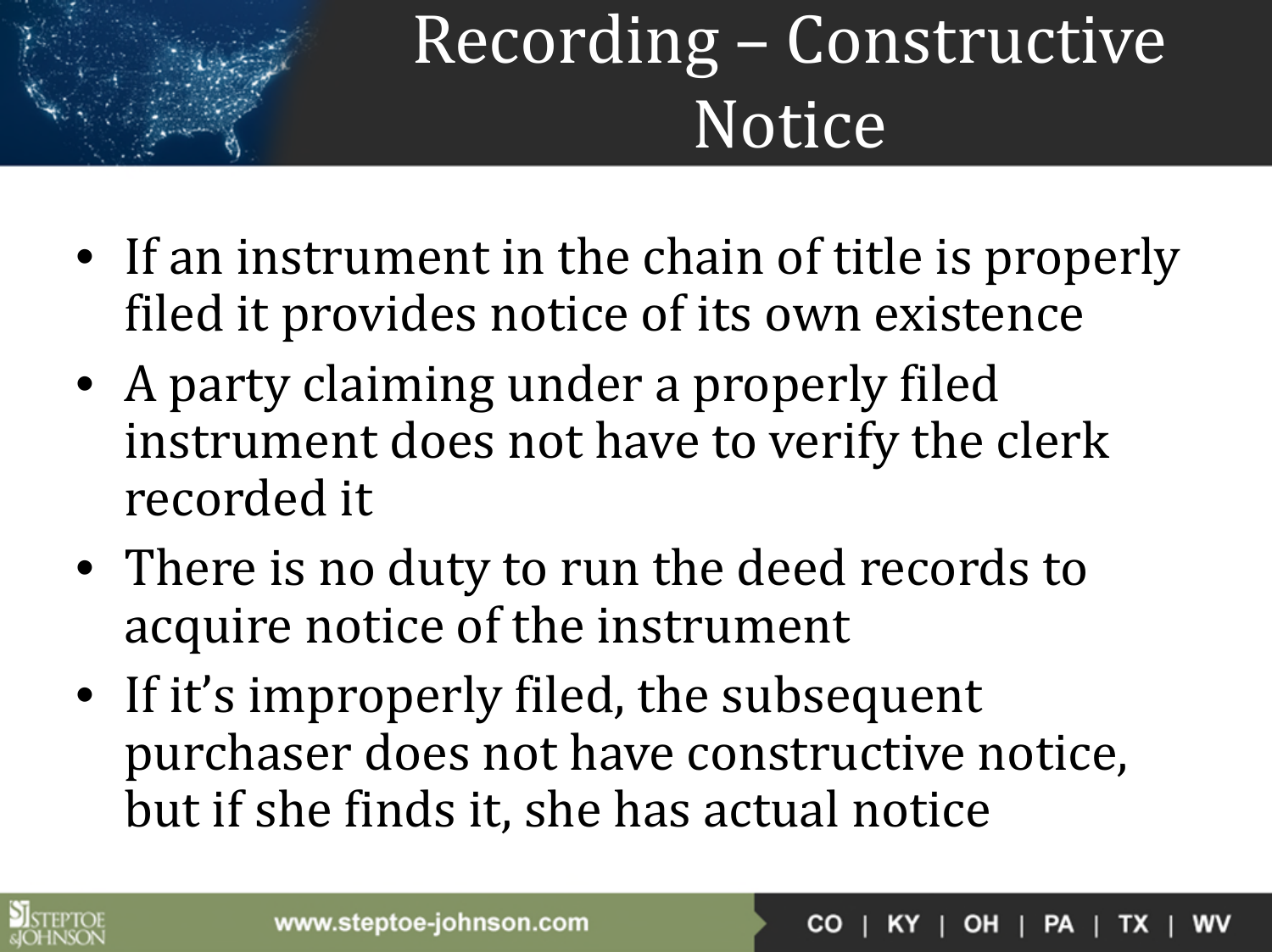## Actual Notice

- Actual notice is a question of fact
- Actual notice is information learned from the appropriate source
	- Information learned from an agent or attorney authorized to provide information constitutes notice
- Actual notice is actual knowledge
	- Knowledge of some facts can give rise to a duty to inquire



OH | PA | WV **CO** TX.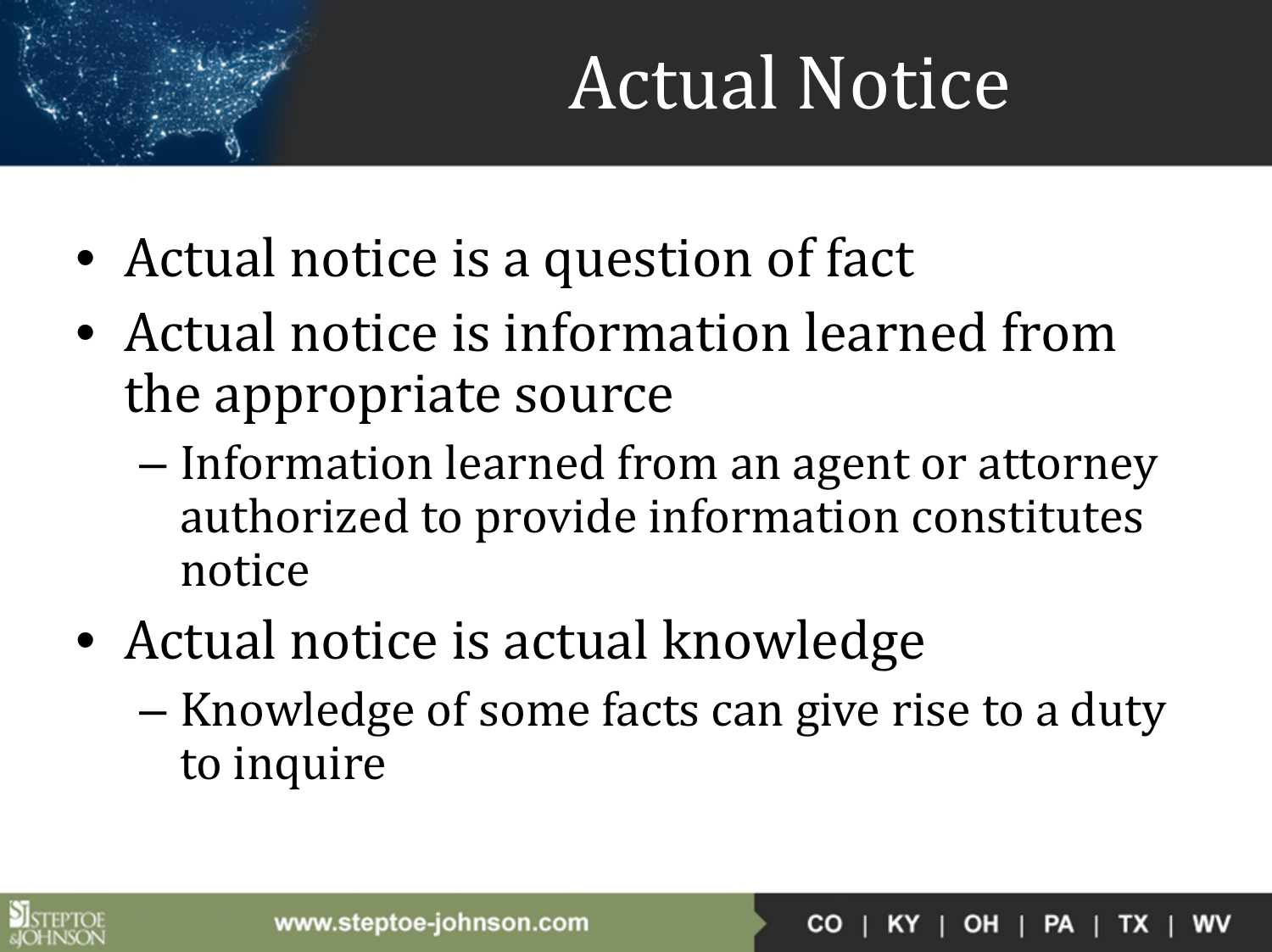## Inquiry Notice

- Inquiry notice is knowledge of fact that would cause a reasonably prudent purchaser to further investigate
- You cannot ignore suspicious facts and claim to be an innocent purchaser
- This is best understood as implied actual notice
- You are charged with knowledge of facts you could have discovered through reasonable inquiry

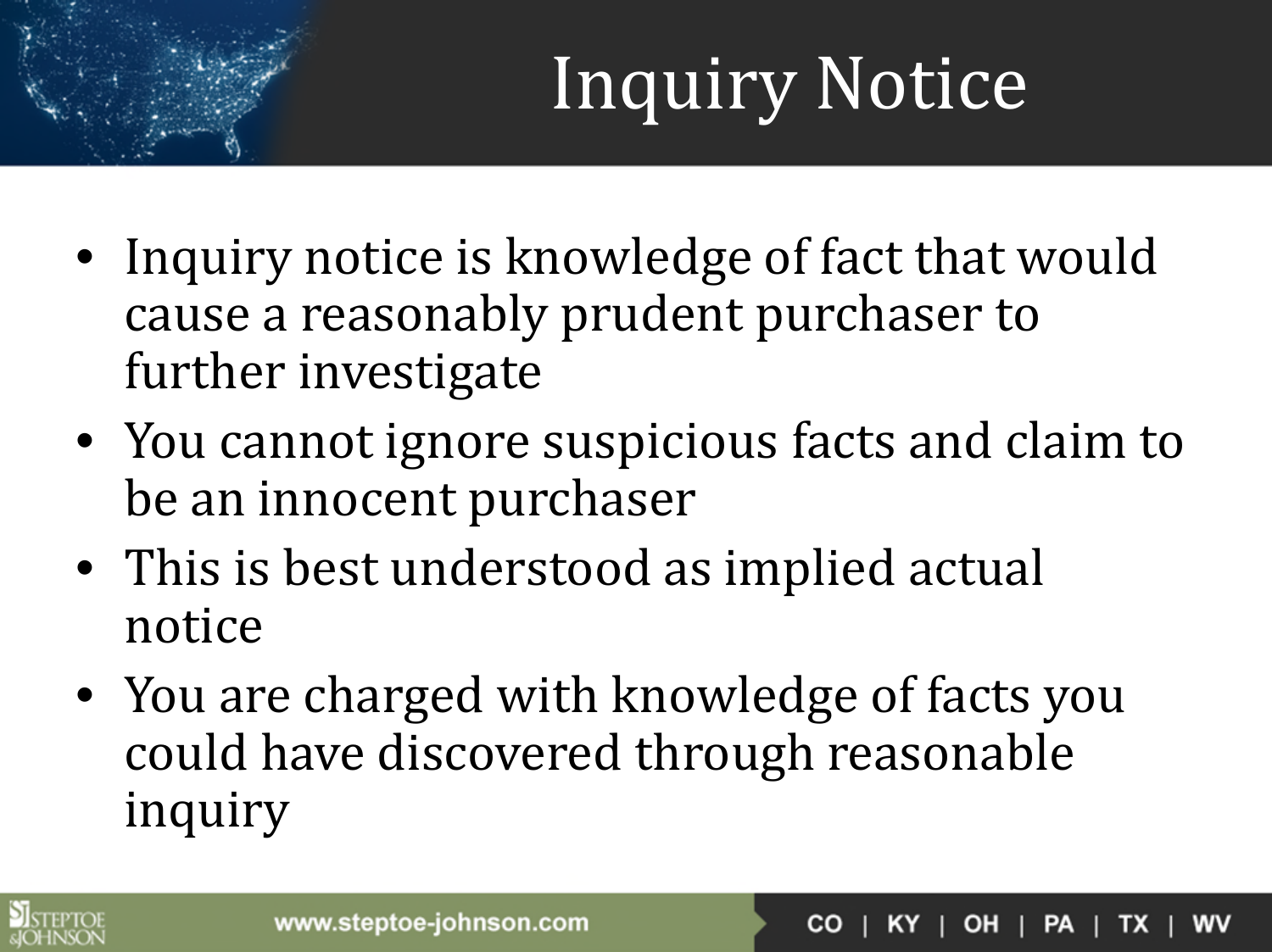#### The Unrecorded Agreement

- A buyer has notice of
	- all properly recorded instruments in the chain of title and
	- all instruments properly referenced in those recorded documents, whether recorded or not
- Effectively incorporating the unrecorded agreement:
	- The recorded instrument must:
		- [1] plainly refer to another writing
		- [2] by name



 $|OH|PA|$ **WV CO** TX.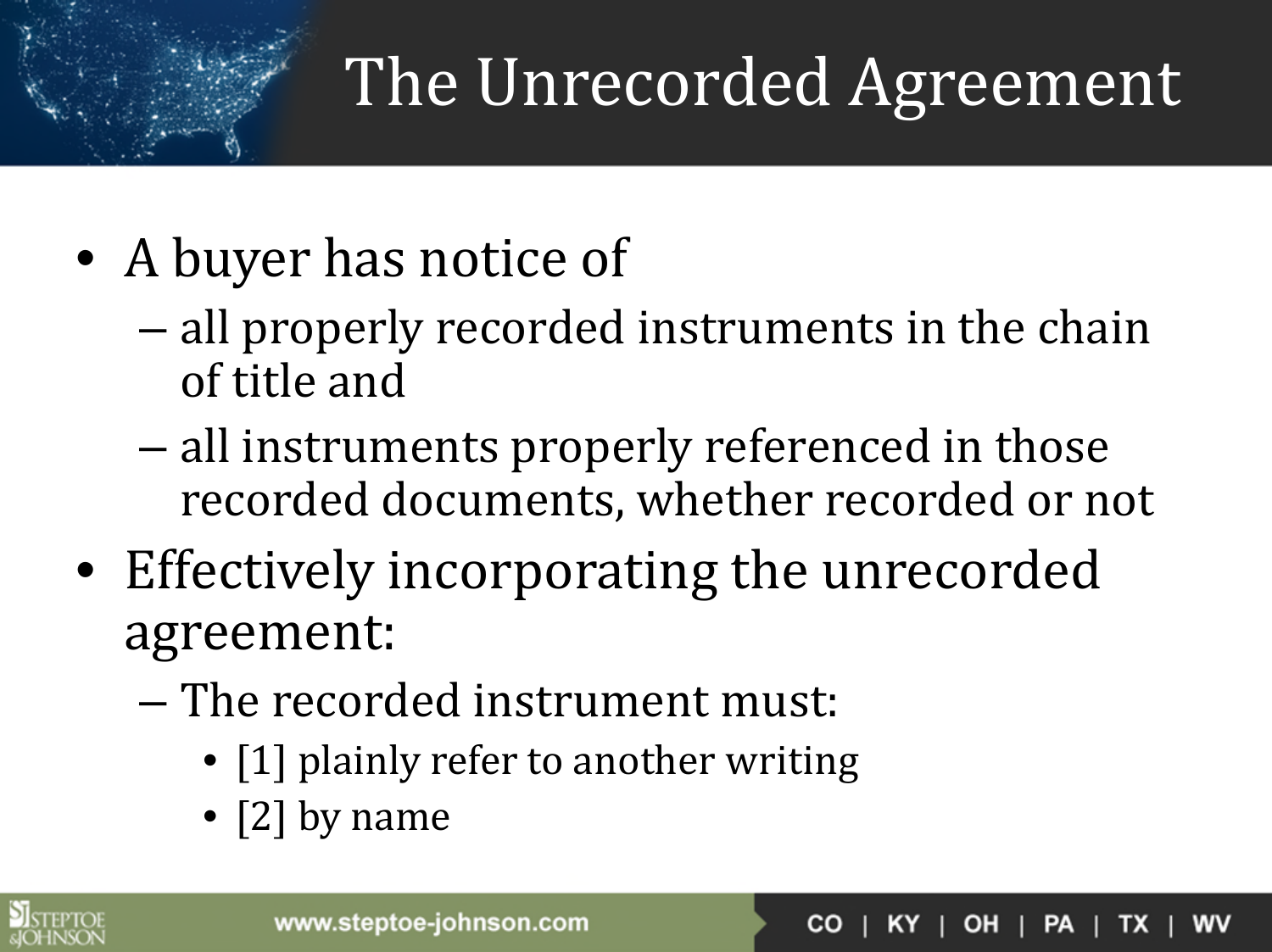*Westland Oil Development Corporation v. Gulf Oil Corporation* Issue: Did an unrecorded letter agreement with an area of mutual interest provision, *referred to* in a joint operating agreement, which operating agreement was *referred to* in an recorded assignment, impute notice?



**OH IPAI** wv CO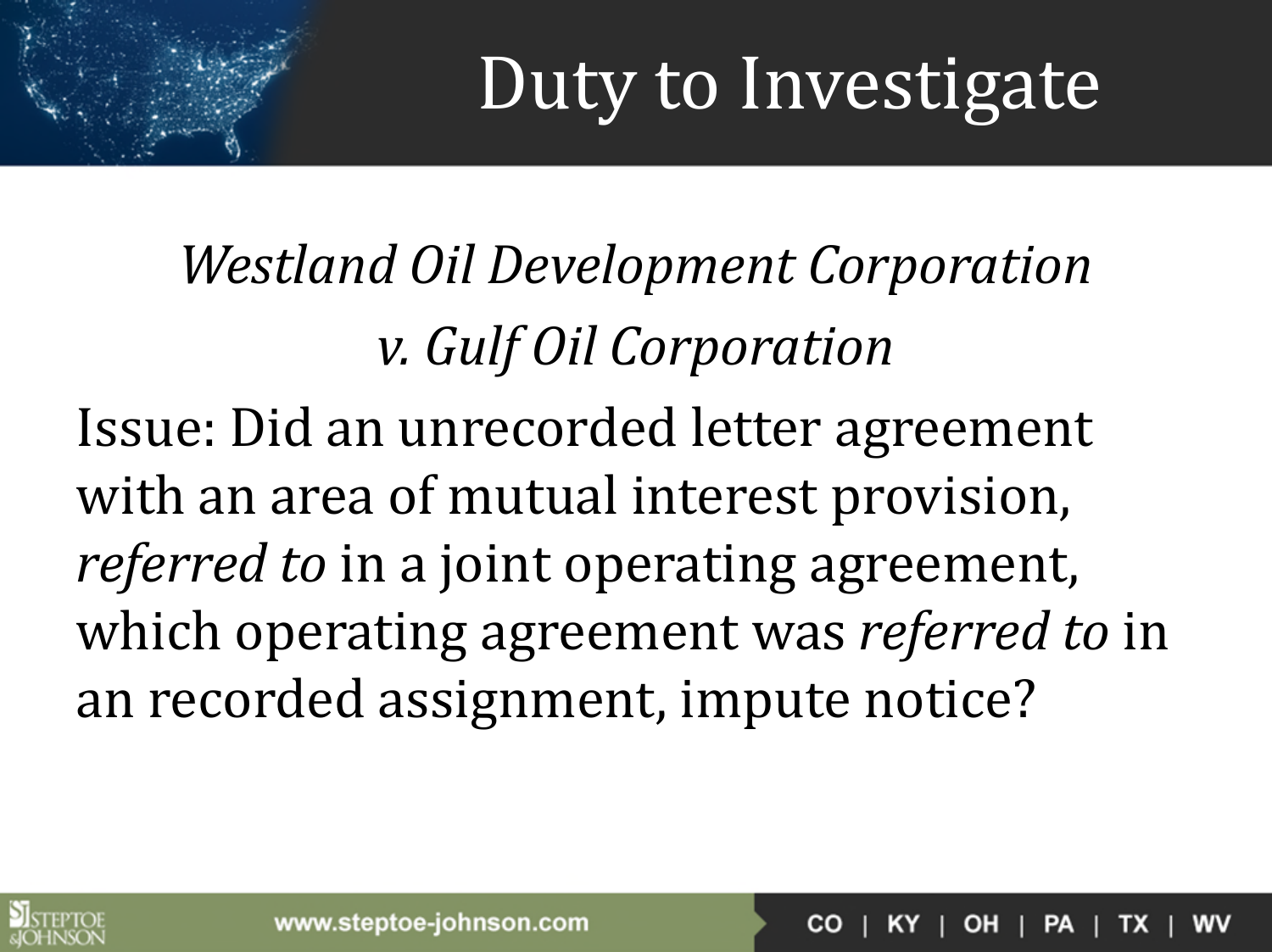**CO** 

OH | PA |

**WV** 

TX.

#### Facts:

- Mobil held leases in Pecos County
- To develop the leases, Mobil entered a farmout agreement with Westland
- Under the farmout, Westland would get a  $\frac{1}{2}$ interest in the leases once it completed drilling obligations

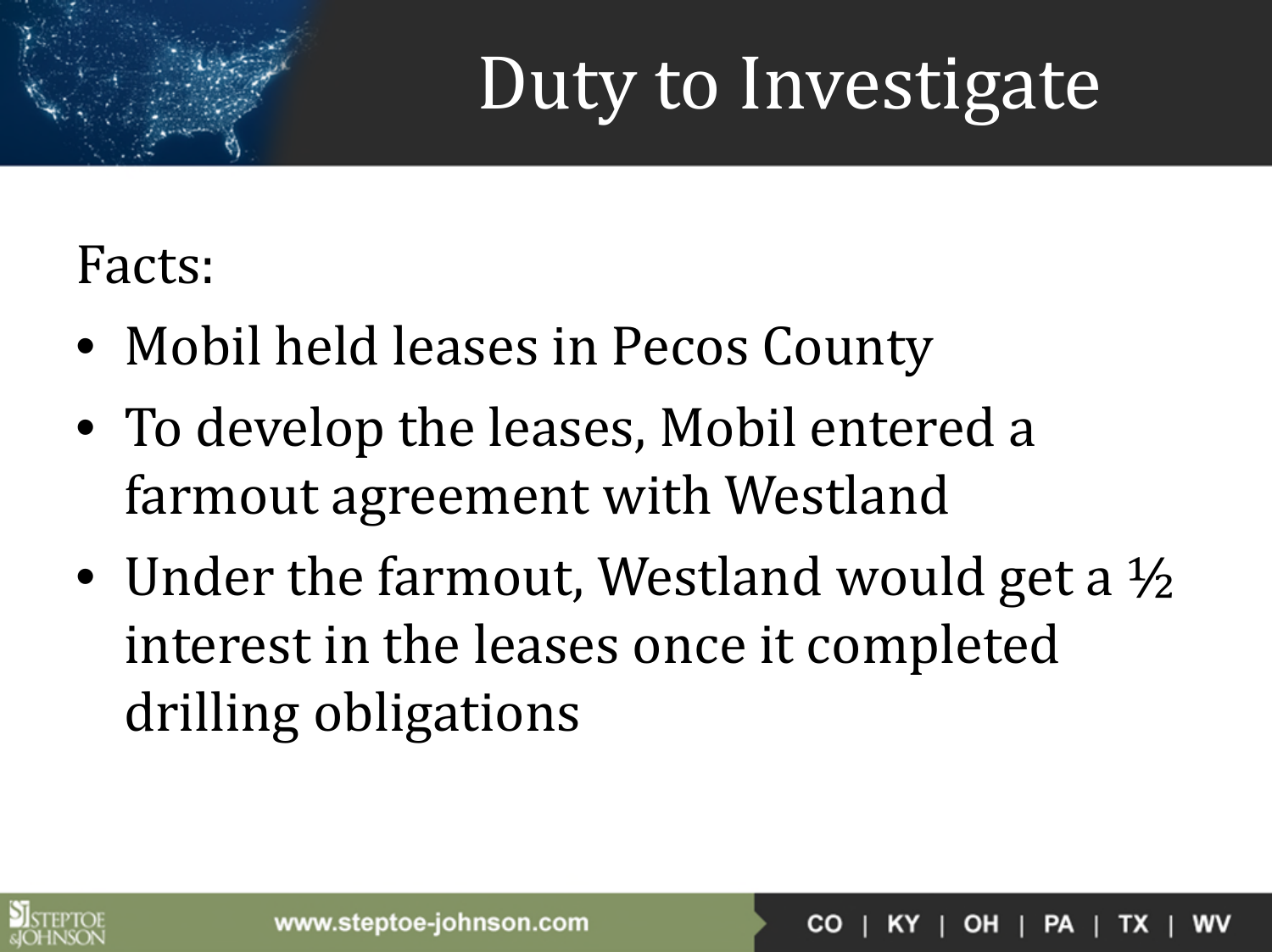Facts continued:

- Westland transferred its rights to "C&K" by a letter agreement
- The letter agreement included an AMI provision (which is the provision at issue in this case)
- C&K developed some of the field and Mobil assigned an ½ interest to C&K
- C&K and Mobil entered into a JOA

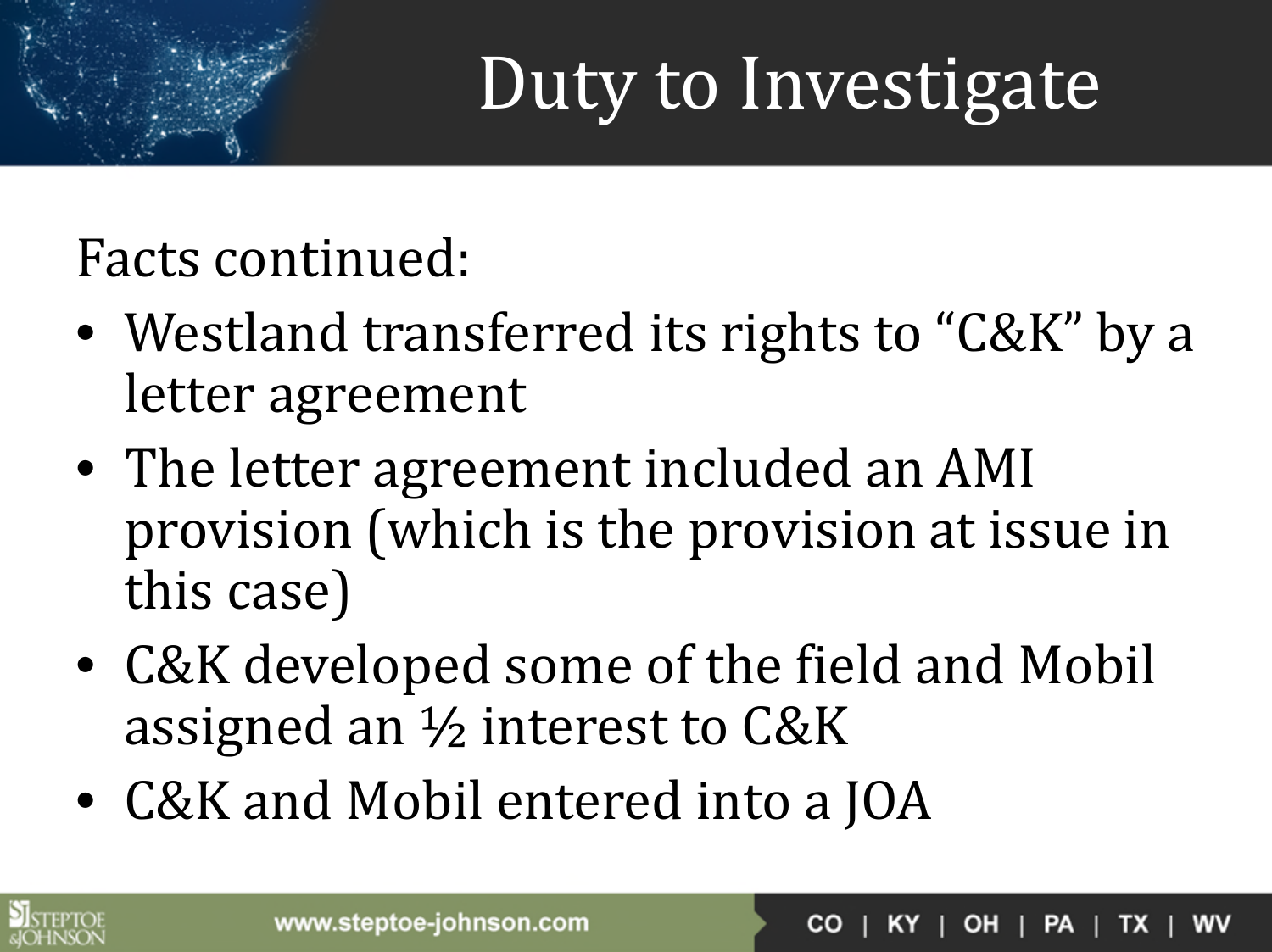Facts continued:

- The C&K JOA had a conflicts provision which said the Westland farmout and C&K letter agreement prevailed and that the interests under the JOA were subject to the Westland farmout as amended by the assignment from Mobil to C&K
- Mobil then entered into a farmout with Hanson covering lands covered by the JOA (so the Hanson farmout was subject to the C&K JOA)

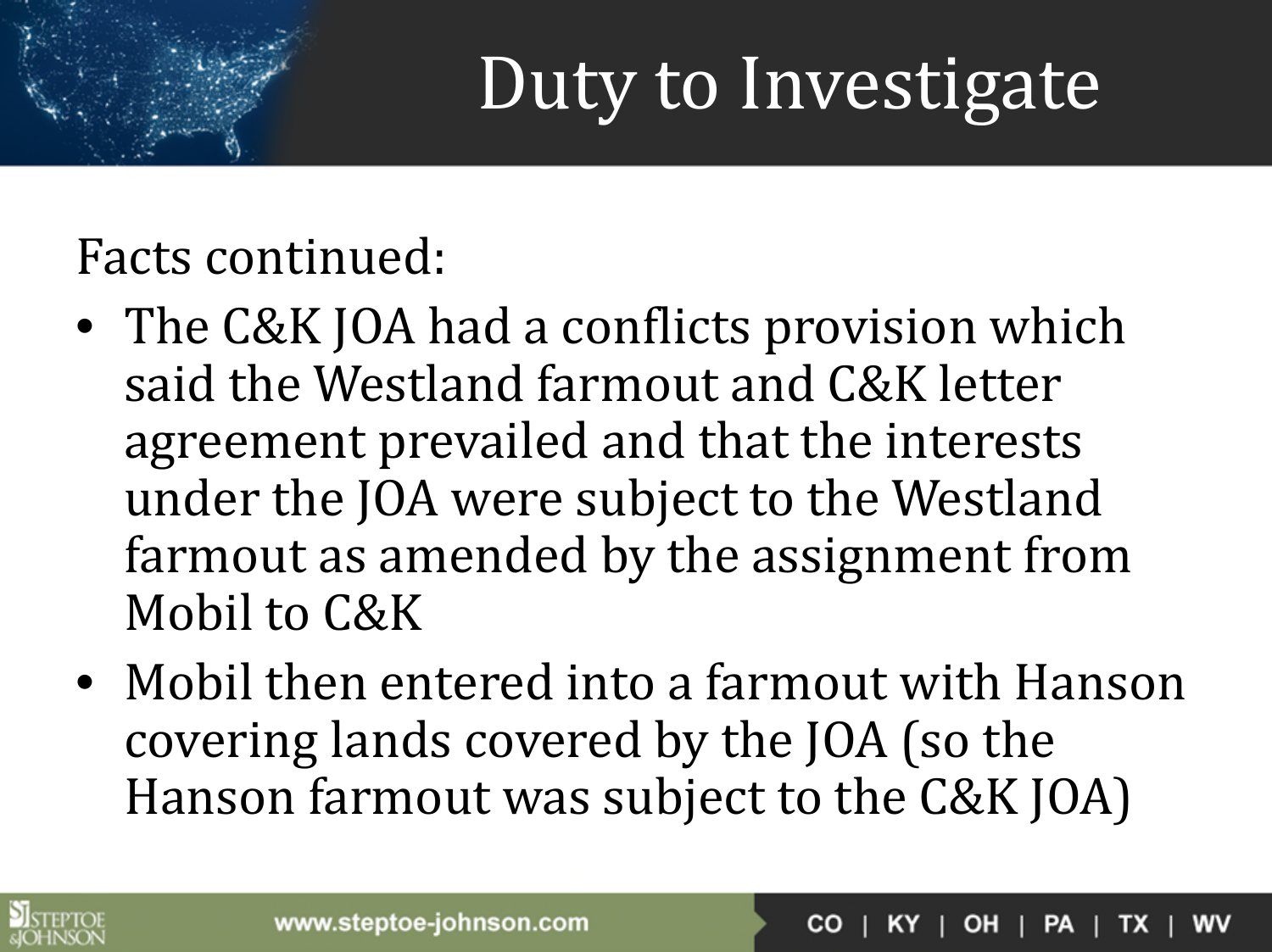Facts continued:

- Hanson enters farmouts with C&K and others, all subject to the C&K JOA
- Hanson assigned the farmouts to Superior and Gulf, who completed the drilling obligations and were assigned ½ interests from Mobil
- Westland sued Superior and Gulf to get their share



OH | PA | **WV CO** TX.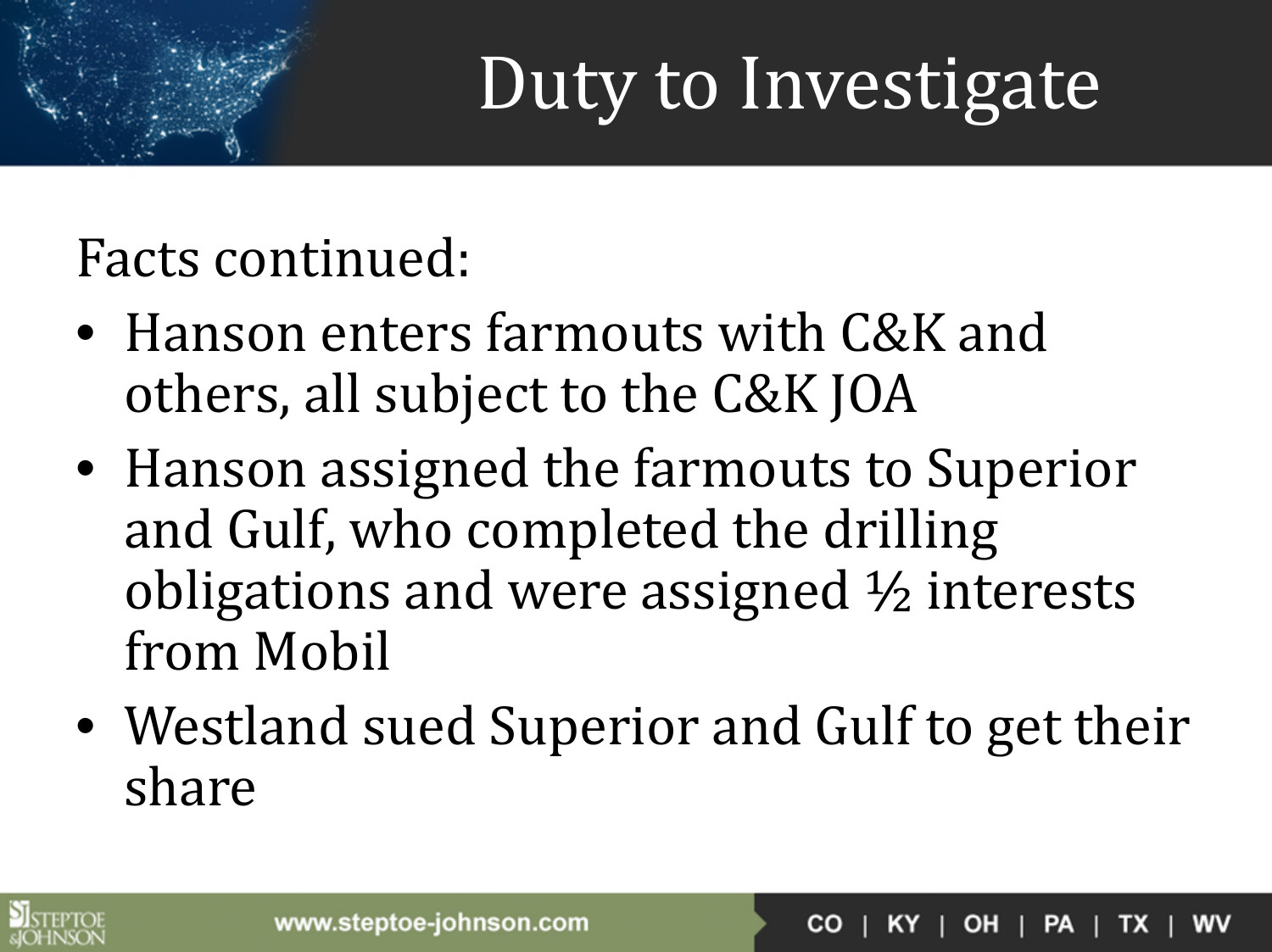Arguments:

- Westland said the AMI provision in the C&K letter agreement was binding on Superior and Gulf because:
	- Superior and Gulf were on notice of the AMI
	- The AMI was a covenant running with the land
- Superior and Gulf said they were bona fide purchasers for value and without knowledge
	- The AMI was not recorded, nor was it in their chain of title

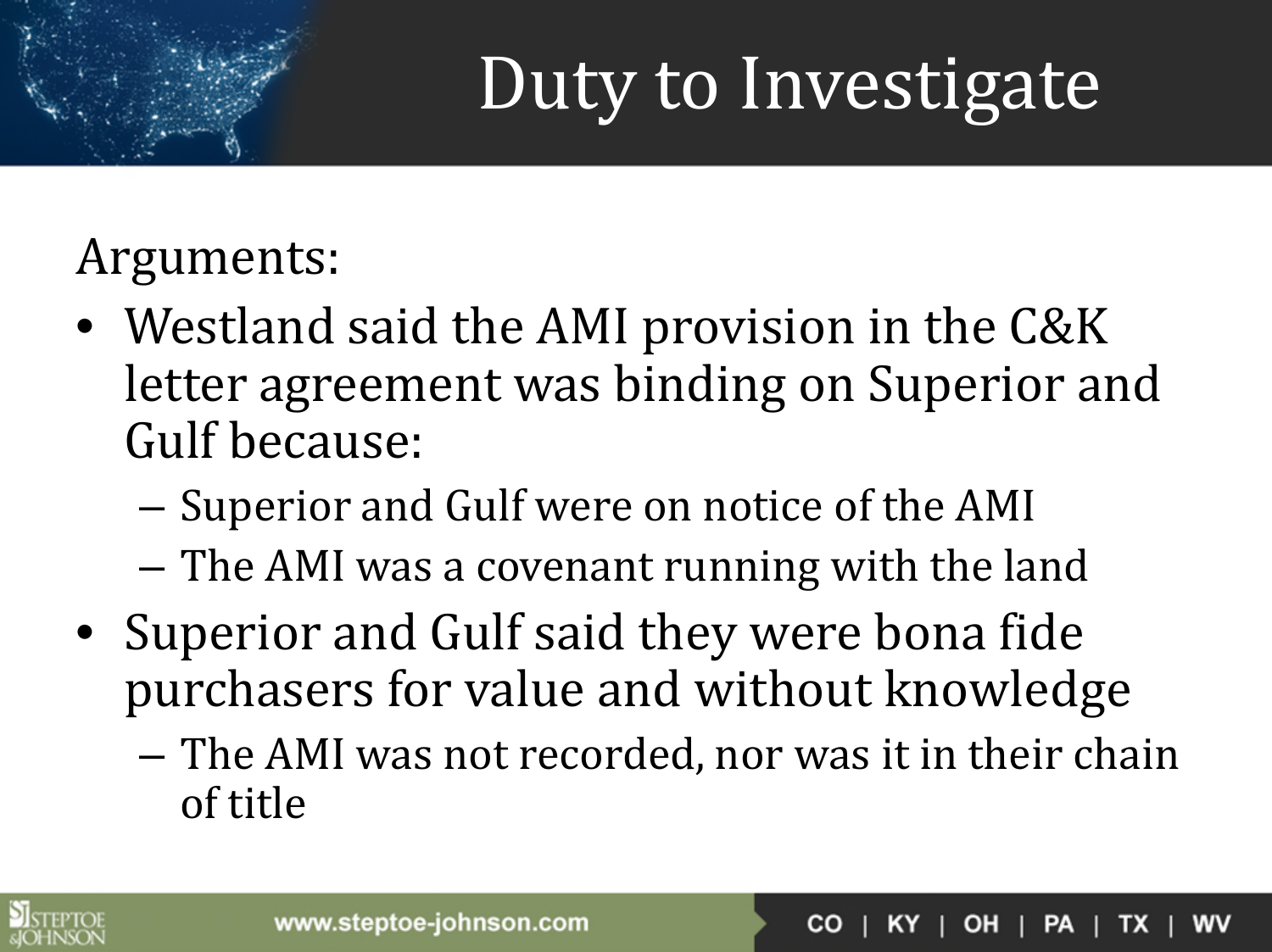Arguments:

- Superior and Gulf said it was not reasonable to assume that the JOA referenced in their assignment would reference another document affecting title
- Superior and Gulf wanted this decided as a question of fact (did they know?) rather than being imputed with notice as a matter of law (should they have known?)
- Superior and Gulf also said they had no duty to inquire because a reasonable person would not have thought that a JOA would contain references to a letter agreement which contained an AMI



 $KY$  | OH | PA | WV **CO** TX.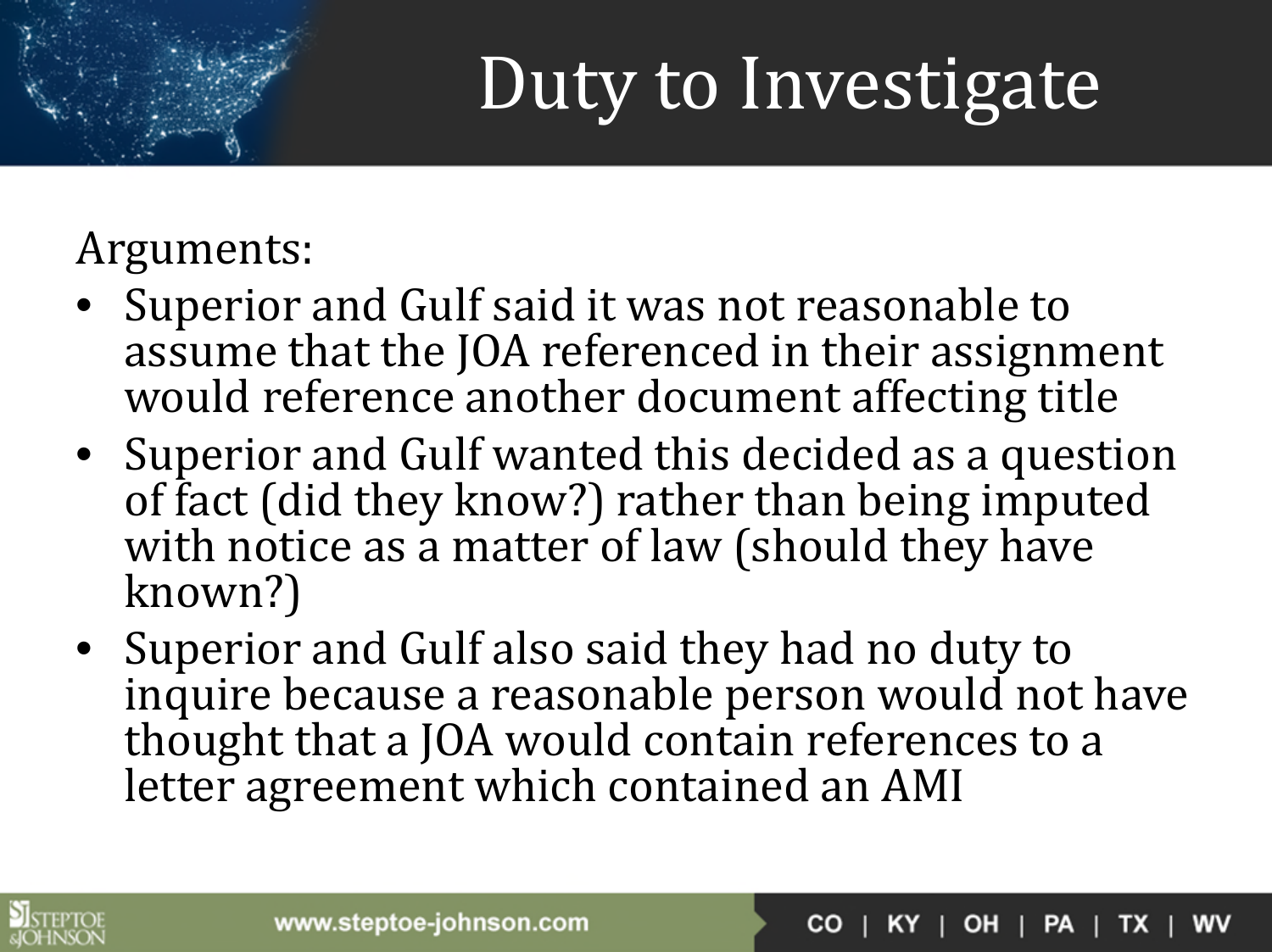- Holding: A buyer is presumed to have notice of all instruments in his chain whether recorded or not
- Implication: Duty to inquire as to the contents of documents outside of the chain of title, but referenced in documents within the chain of title, required as a matter of law
- Incorporation by reference rule
- This includes documents referenced in unrecorded documents!

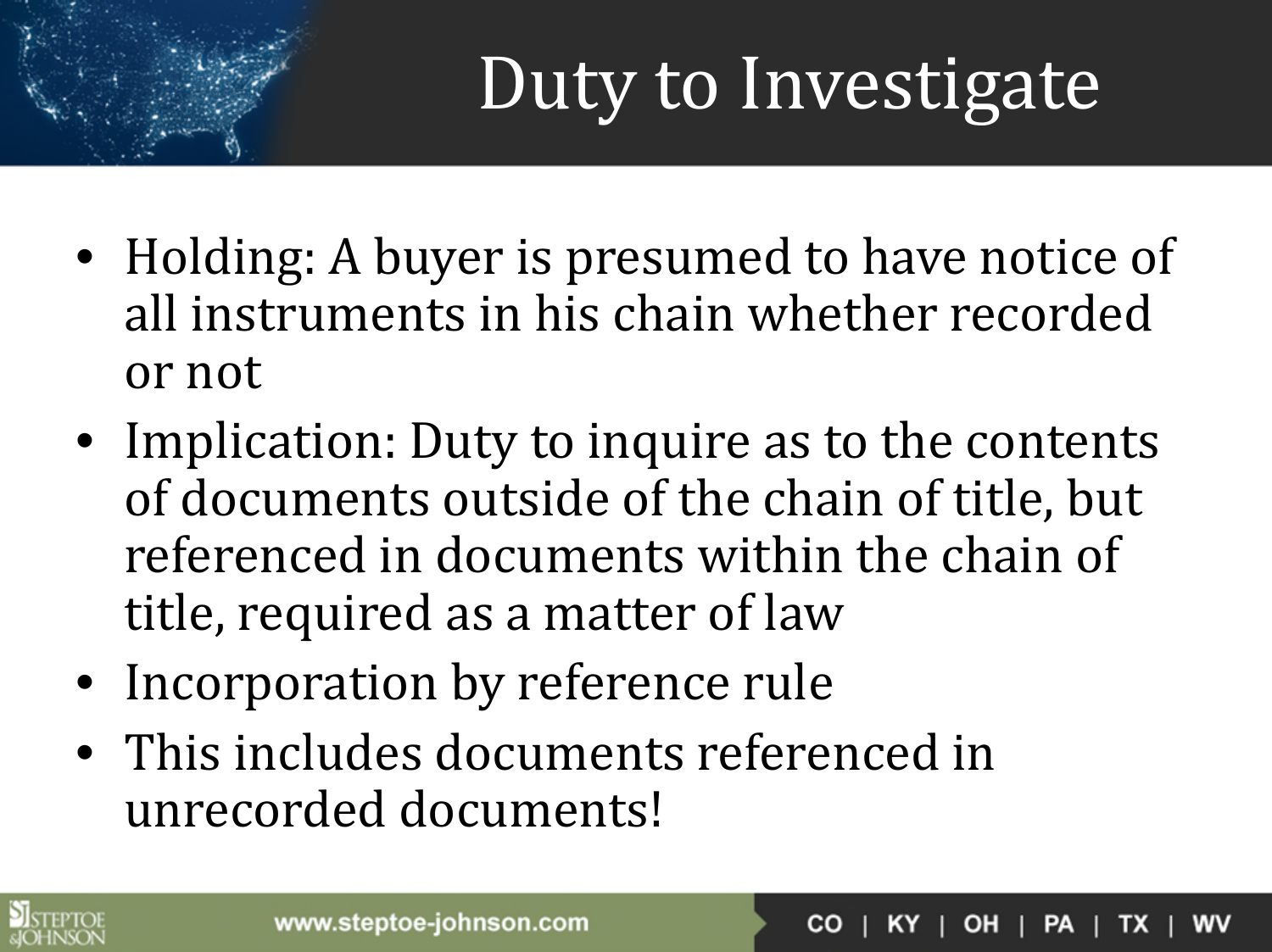- Before *Westland*, the duty to investigate was determined based on a reasonable person standard – would a reasonable person think a document referenced in the chain of title affects title?
- After *Westland*, no question of fact as to whether a reasonably prudent examiner should have investigated
- Failing to investigate because reference to unrecorded information does not appear to be reasonably related to title is not a defense
	- Conducting a "thorough and exhaustive" investigation which reveals information is not available might be a defense



 $|OH|PA|$ WV **CO** TX. KY.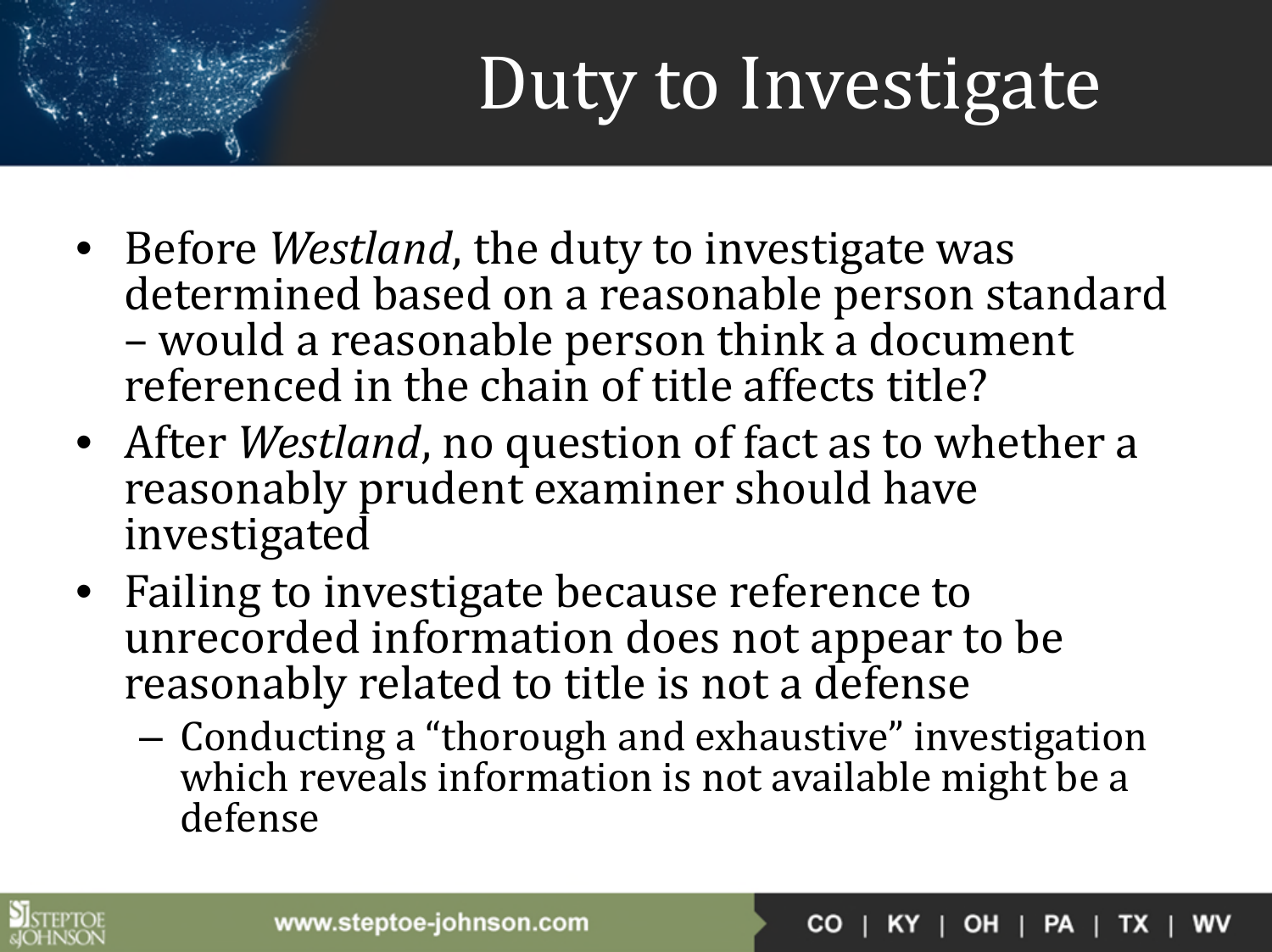So why does this matter?

- *Westland* only impacts buyers without actual knowledge!
- If you had knowledge, there would be no need to inquire
- You can have no knowledge, have investigated the record, and still be imputed with knowledge

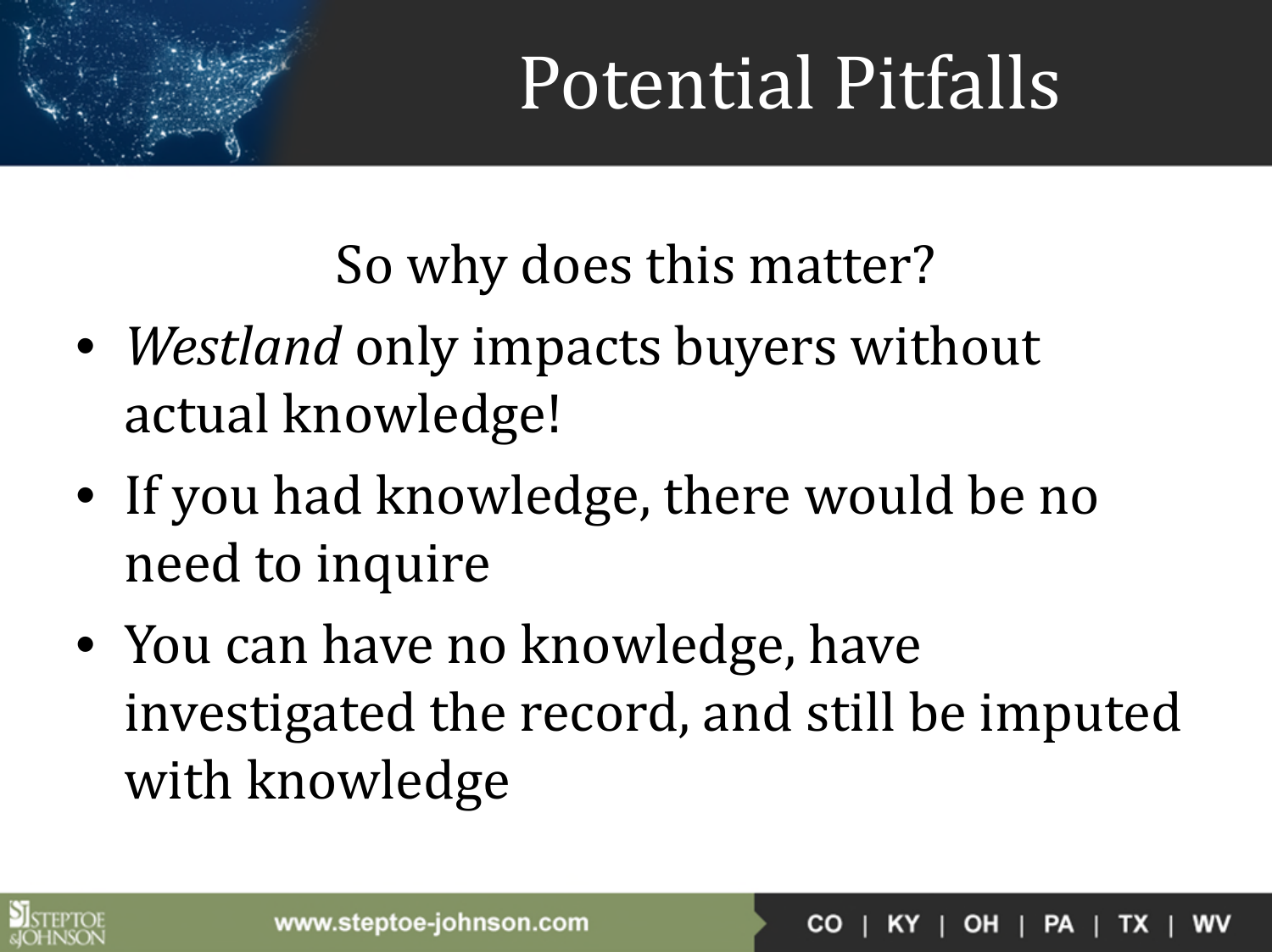$KY$  | OH | PA | TX |

**WV** 

 $CO<sub>1</sub>$ 

Examples of agreements, sometimes unrecorded, which can have an impact on title or can have an impact on revenue:

- Leases
- Deeds
- Assignments
- Joint Operating Agreements
- Assignments of Earned Interests
- Farmouts
- AMI Agreements
- Preferential Rights
- Purchase and Sale Agreements

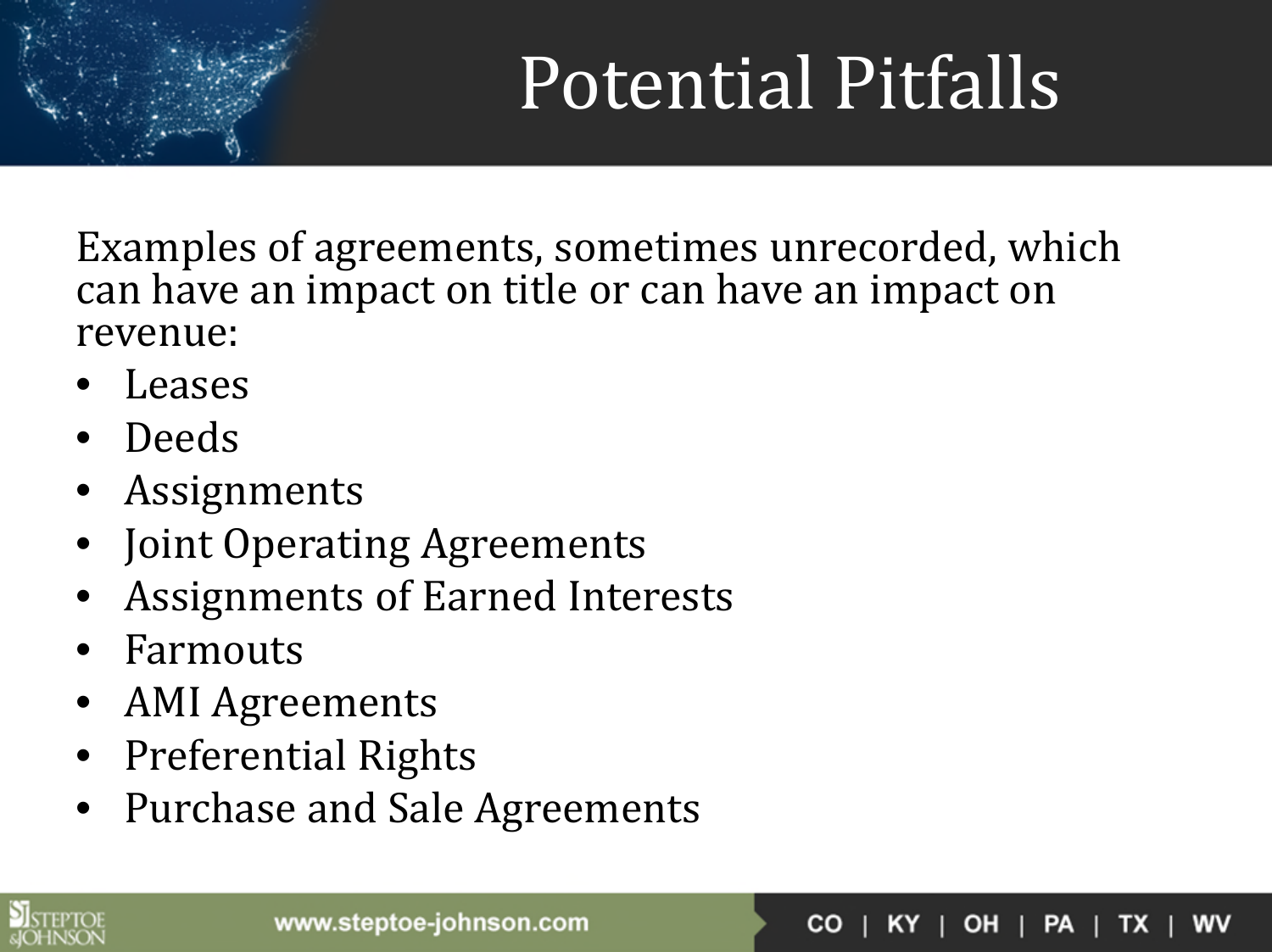Preferential Rights to Purchase

• Owner is required when and if he decides to sell, to offer the property first to the entity entitled to the right on terms identical to those the owner has received from a third party

[1] gives each party the opportunity to increase its ownership in an area of common interest

[2] gives parties some control over identity of coowners

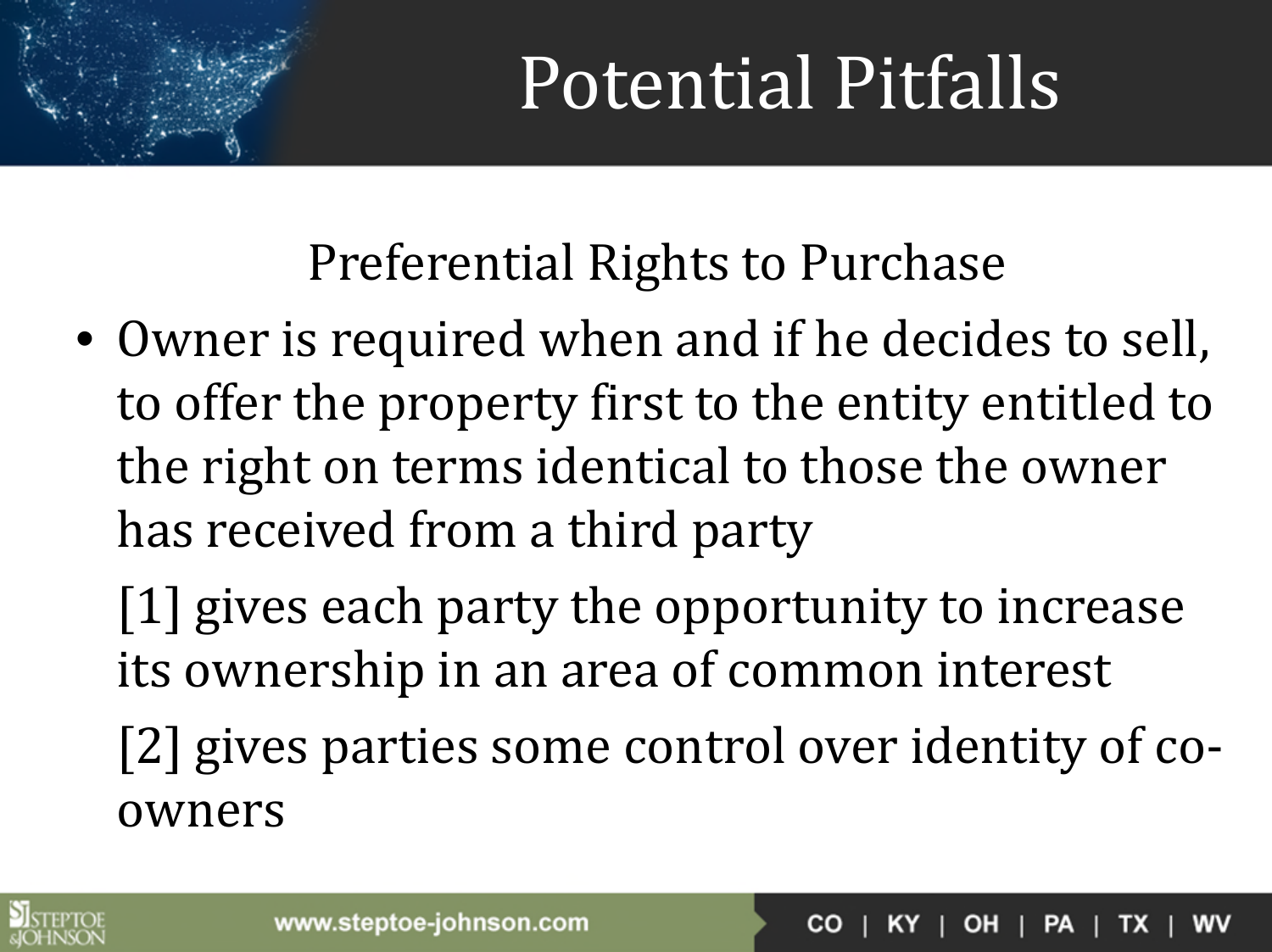Area of Mutual Interest Agreement

- Parties agree that within an area on a map they agree to share certain additional leases acquired for a specified term
- Buyer should determine whether an acquisition will trigger an existing AMI agreement, resulting in sharing the purchase with third parties
- Buyer may be buying an AMI obligation because Seller was subject to an AMI with a third party



 $|OH|PA|$ **CO** TX.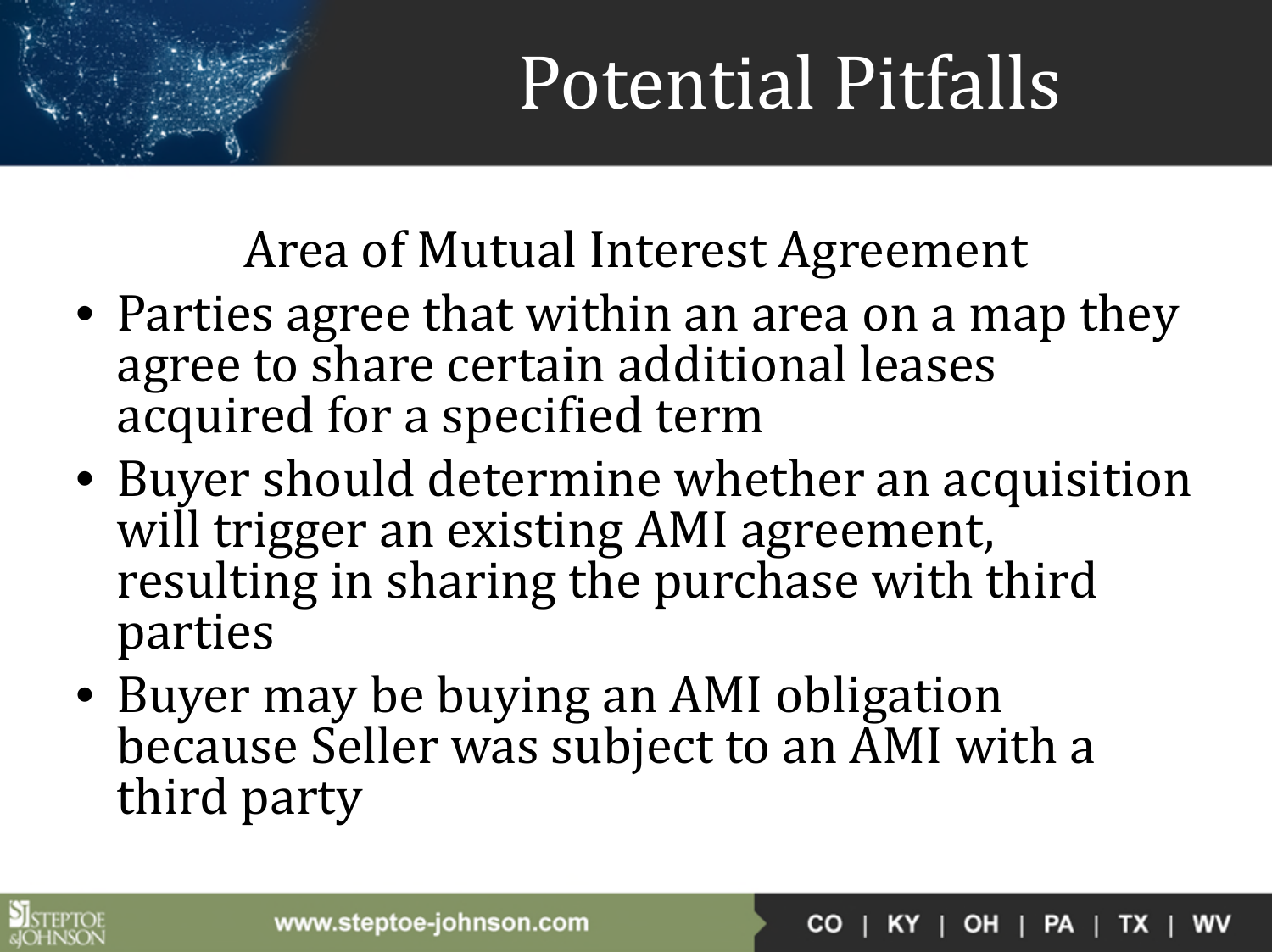Purchase and Sale Agreements

- Claw-backs
	- Example: If Buyer does not transfer well permits within 1 year Buyer must re-assign unpermitted wells to Seller; Post-closing, Buyer assigns its interest to a 3<sup>rd</sup> party. Assignment to  $3^{rd}$  party references prior Assignment to Buyer which references unrecorded PSA
	- Example: Seller assigns defected property to Buyer; Seller has 180 days post-Closing to cure; If Seller fails to cure, Buyer must re-assign defect property to Seller; claw-back is spelled out in 5th Amendment



 $\vert$  OH  $\vert$  PA  $\vert$  TX **WV** CO.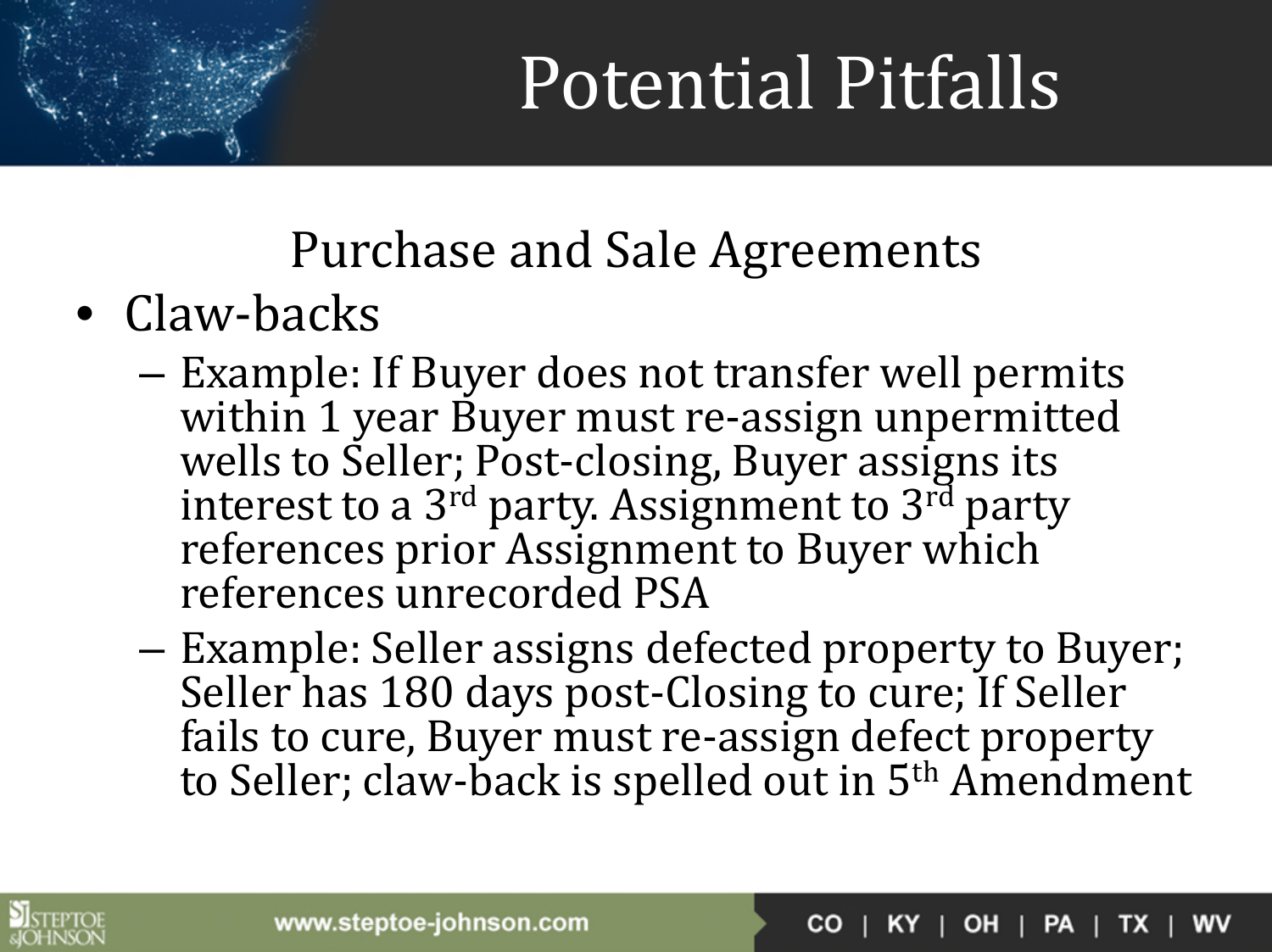Joint Development Agreements

- Nested references
	- JDA is recorded as "Memorandum of Agreement" which references unrecorded JDA
	- Unrecorded JDA references
		- Marketing Agreement
		- Gas Purchase Contract
		- $\bullet$  JOA
		- Supplement to JOA
		- Gathering Agreement
		- 3-party Contingency Agreement
		- AMI
- Re-assignments upon achievement of specified return



 $CO$  | KY | OH | PA | TX | WV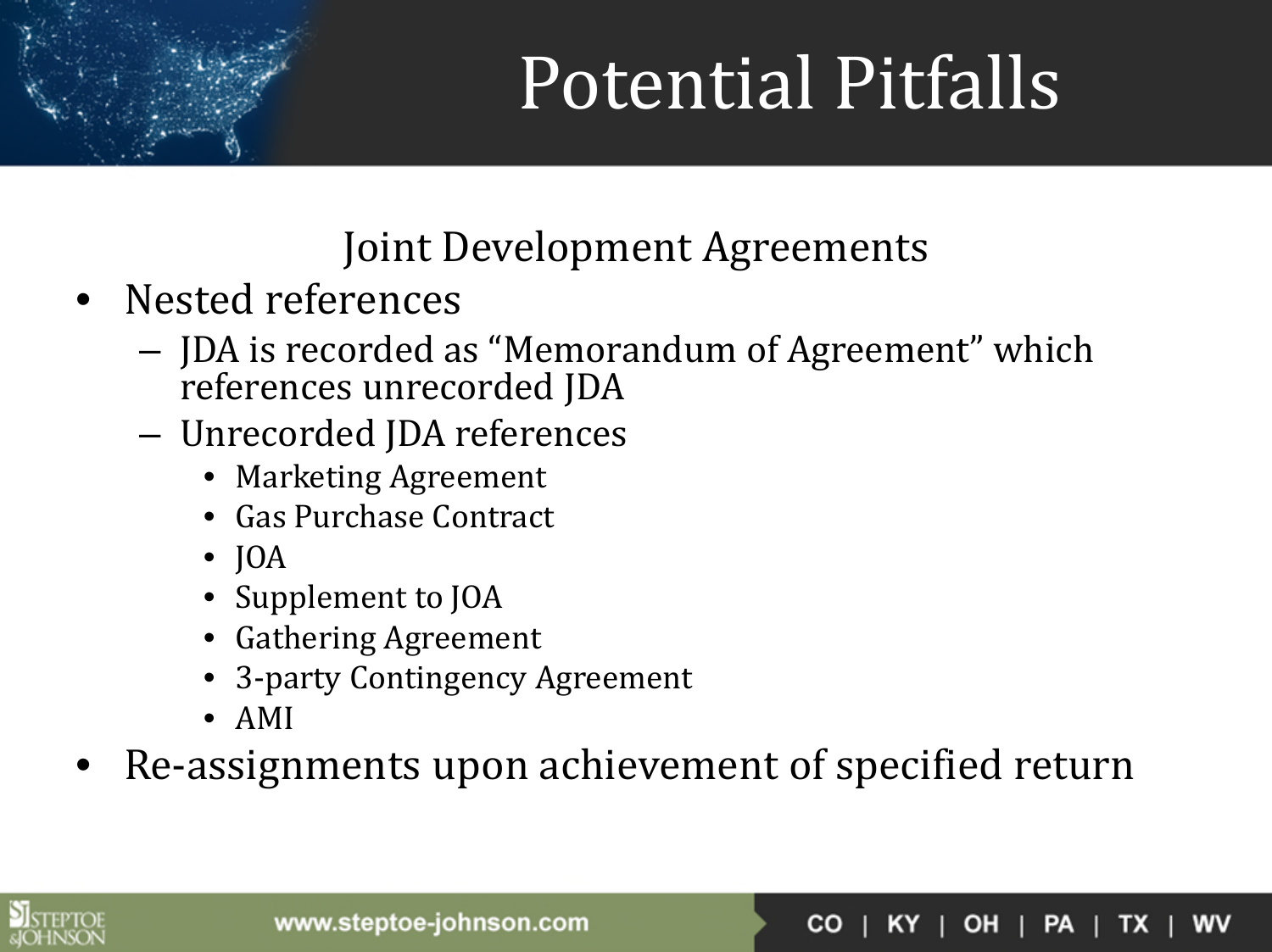Joint Operating Agreements

- Non-Consent Provisions: The seller may have gone "non-consent" to operations under the JOA - it did not agree to bear the costs of drilling and operating. In this case, seller would not be entitled to a share in revenue until the consenting parties recoup their costs plus a penalty (over 100%)
- This arrangement is rarely reflected in the record
- The Seller may also be benefiting from a nonconsent interest which terminates after payout occurs



OH **IPAI** CO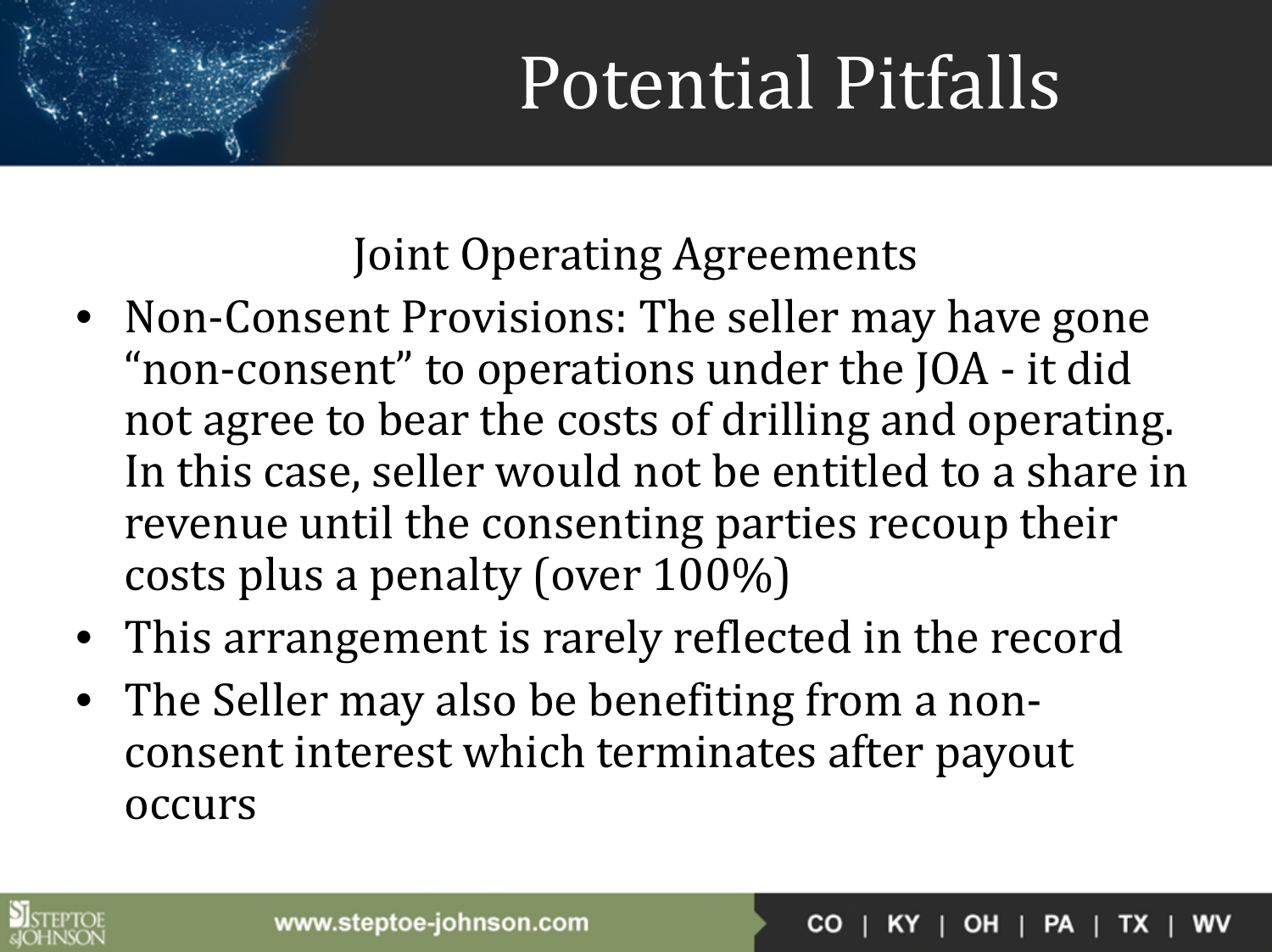Joint Operating Agreements

- Maintenance of Uniform Interest Provision
- Restricts transfers of "non-uniform interests" within the contract area
- Non-uniform interest: sale of deep/shallow rights, assignment or reservation of all or part of a particular unit, drill site, or well-bore within a multiwell unit, subject to a JOA with no depth limitations
- MUI applies to sales, gifts, exchanges, mortgages, and any other encumbrance or transfer
- May even extend to transfers of overriding royalty interests, production payments, net profit interests



 $|OH|PA|$ **CO** TX. wv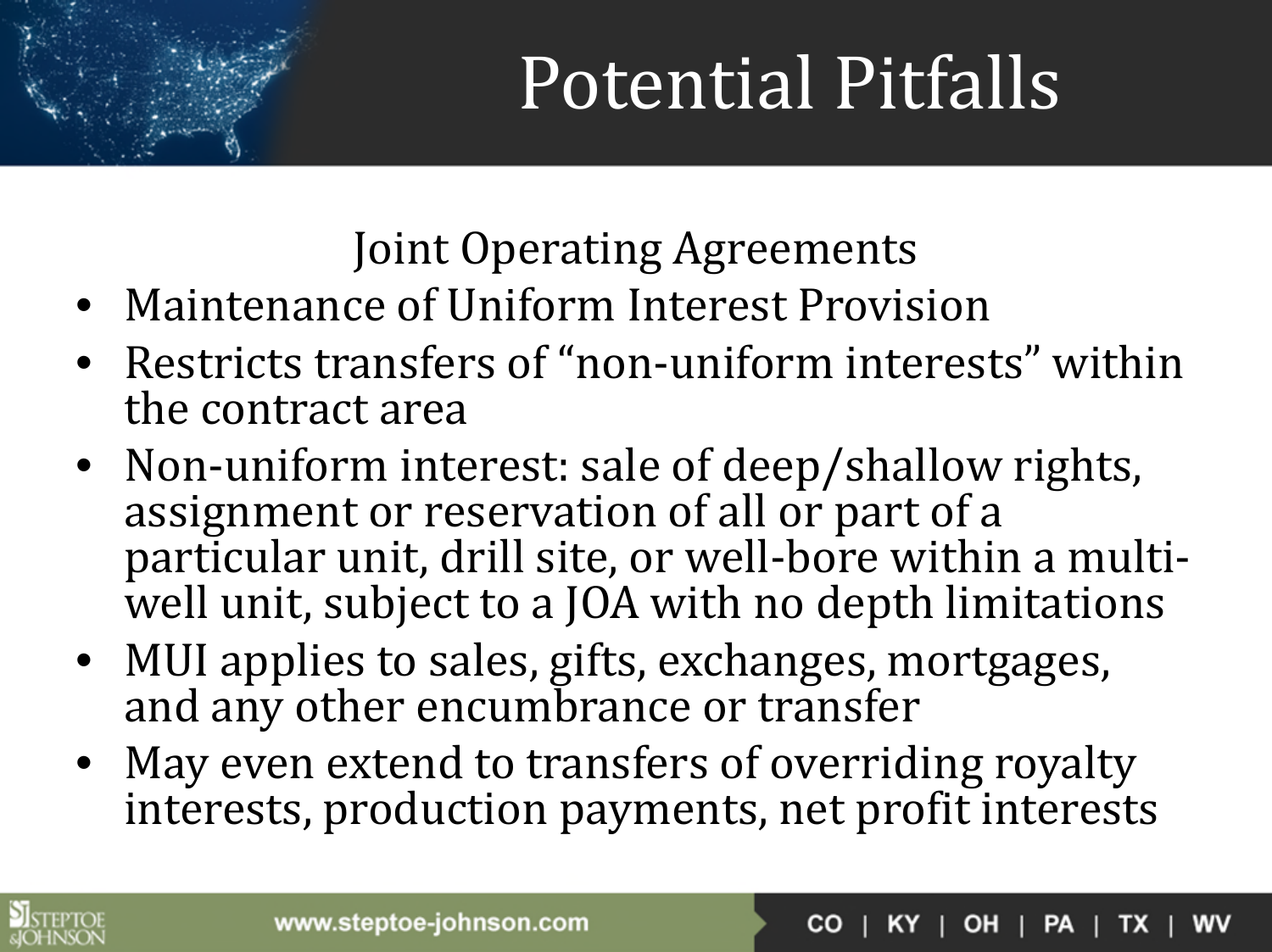#### Farmouts

- Back-In Interests
	- –Addresses whether the farmor's retained non-operating interest will be converted to a share of the working interest at payout of the well
	- –Options: No conversion, mandatory conversion, and optional conversion

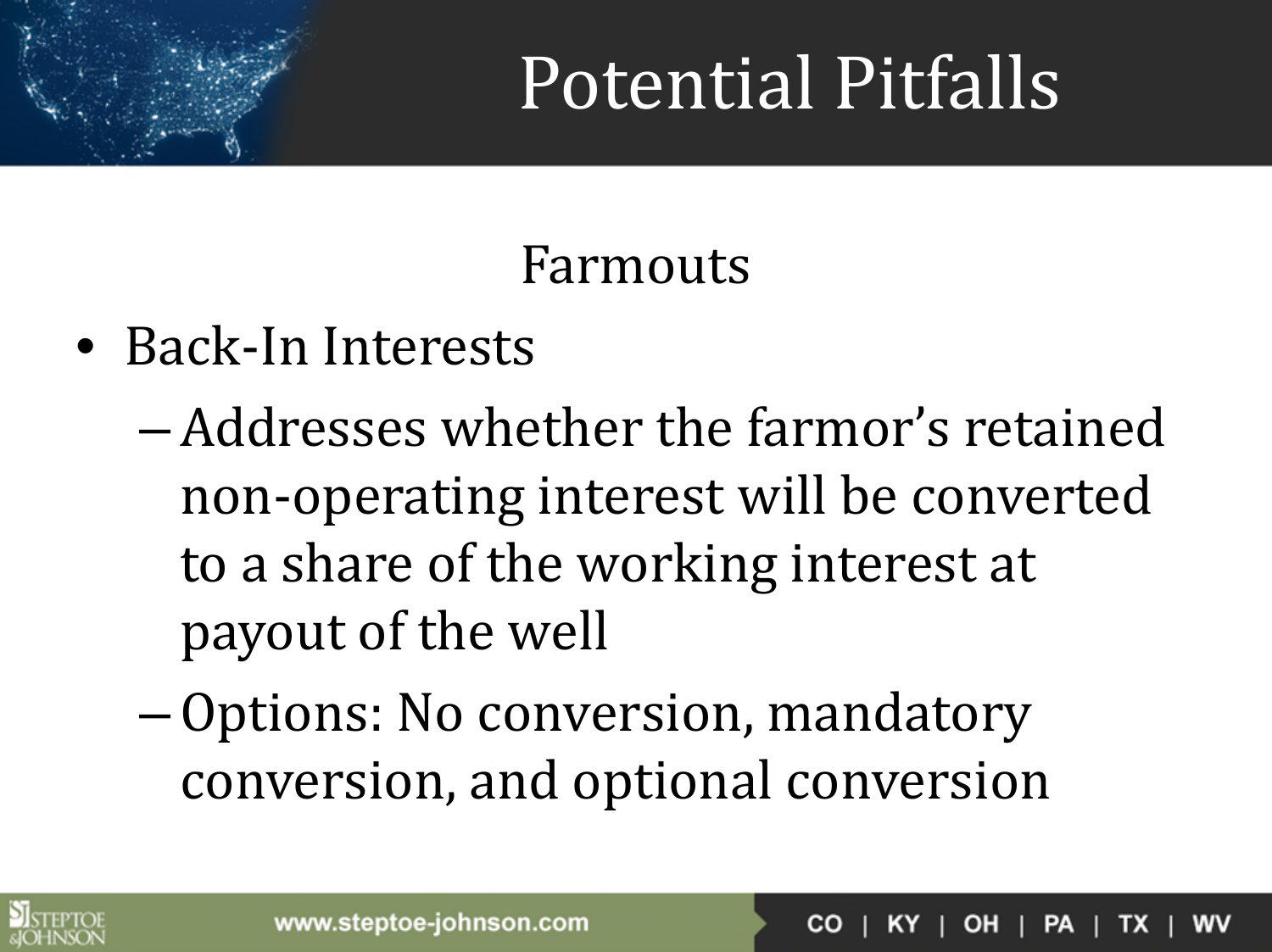#### Farmouts

- Once a farmout has been fully performed, the farmee is entitled to a recordable assignment
- Sometimes the parties forget to request the earned assignment
- This would result in a discrepancy between record title and the seller's records

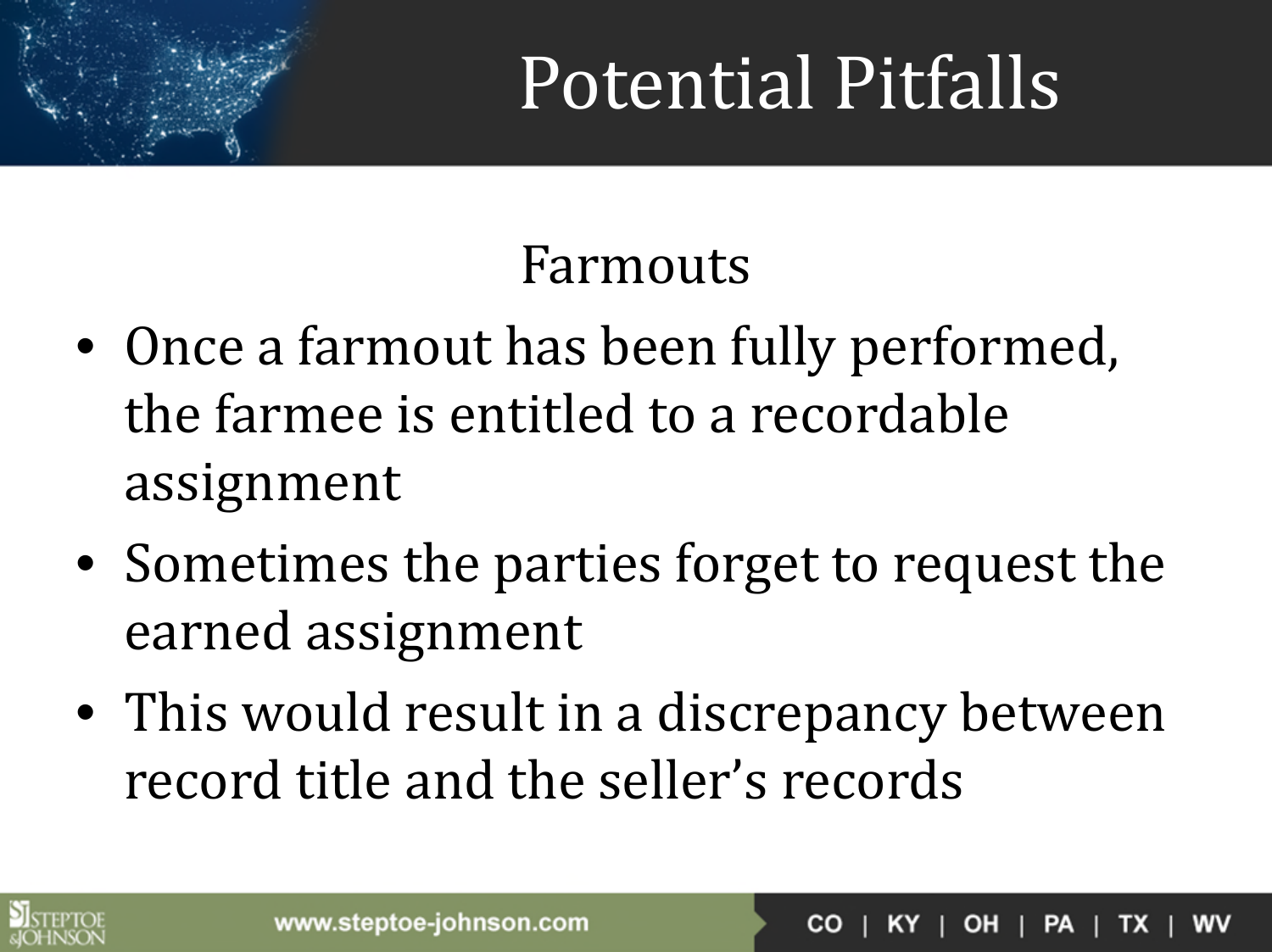#### Farmouts

- Term Assignments- convey an interest from farmor to farmee for a specific term
- Assigned interest reverts to assignor if assignee doesn't drill a producing well to a certain depth by the end of a term
- Terms and conditions may be specified in unrecorded farmout
- Seller could have assignment of record that it would be obligated to reassign because the interest was not earned

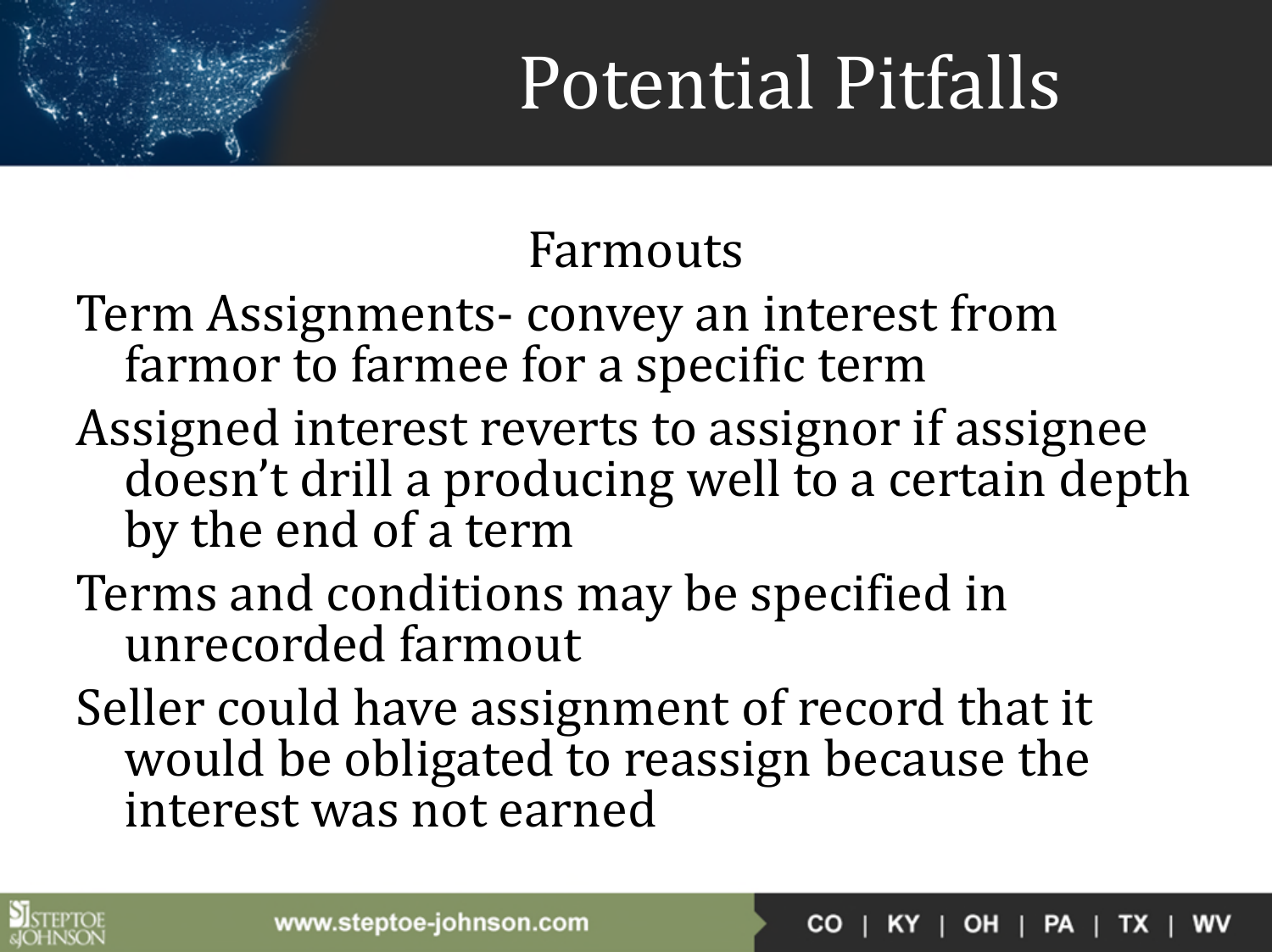## Protecting Against Pitfalls

- Westland sets out a presumption that a purchaser has notice of unrecorded information referenced in recorded documents in his chain and that purchaser has fulfilled his duty of inquiry
- Review each recorded instrument in the chain of title and identify all recitals, references or other matters affecting title, whether recorded or unrecorded
- Conduct a thorough and exhaustive investigation to determine whether any unrecorded document referenced affects title
- Including any instrument referenced in those unrecorded documents

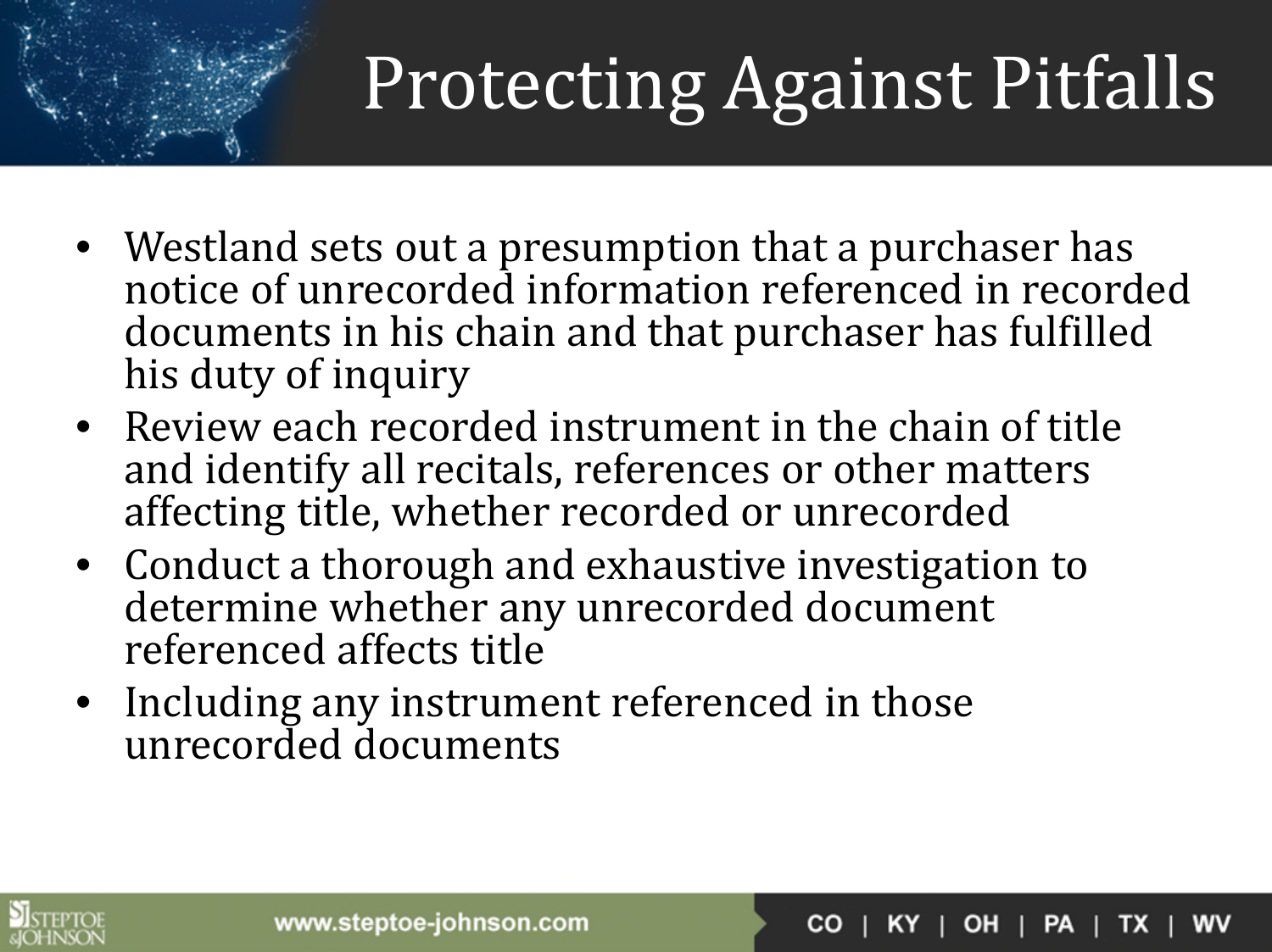## Protecting Against Pitfalls

- Buyer's team should have knowledge of documents and provisions which can impact title, even if unrecorded
- Buyer should negotiate for a reasonable due diligence period
- Buyer should request and review copies of all unrecorded instruments referenced
- Buyer should negotiate for indemnification for any damages or loss of title resulting from unrecorded sources
- Buyer should negotiate for seller to make representations that the seller has provided the buyer with all title information and that the only outstanding interests are those that have been disclosed



 $|OH|PA|$ WV **CO** TX.